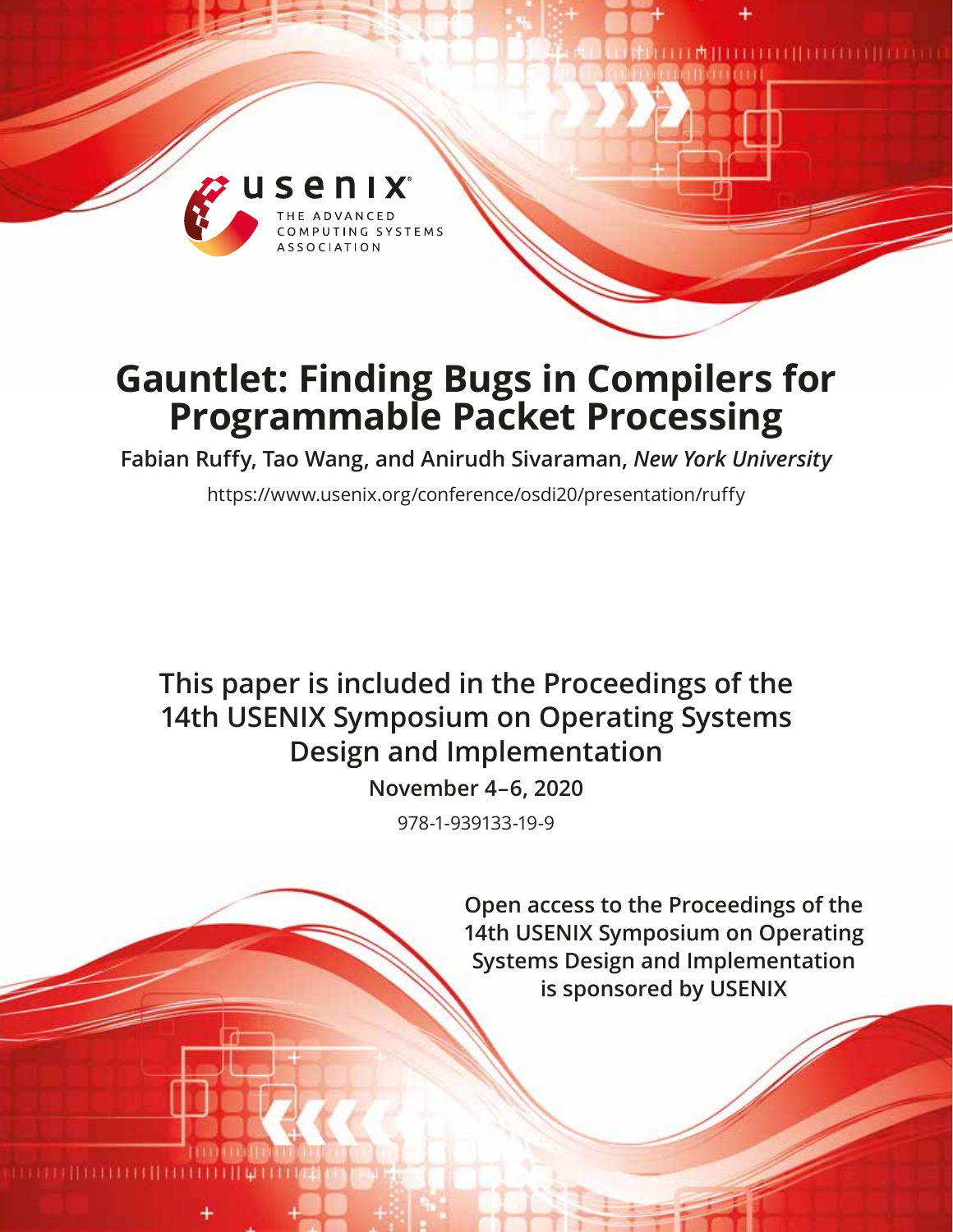

## Gauntlet: Finding Bugs in Compilers for Programmable Packet Processing

Fabian Ruffy, Tao Wang, and Anirudh Sivaraman *New York University*

#### Abstract

Programmable packet-processing devices such as programmable switches and network interface cards are becoming mainstream. These devices are configured in a domainspecific language such as P4, using a compiler to translate packet-processing programs into instructions for different targets. As networks with programmable devices become widespread, it is critical that these compilers be dependable.

This paper considers the problem of finding bugs in compilers for packet processing in the context of  $P4_{16}$ . We introduce domain-specific techniques to induce both abnormal termination of the compiler (crash bugs) and miscompilation (semantic bugs). We apply these techniques to (1) the opensource P4 compiler (P4C) infrastructure, which serves as a common base for different P4 back ends; (2) the P4 back end for the P4 reference software switch; and (3) the P4 back end for the Barefoot Tofino switch.

Across the 3 platforms, over 8 months of bug finding, our tool Gauntlet detected 96 new and distinct bugs (62 crash and 34 semantic), which we confirmed with the respective compiler developers. 54 have been fixed (31 crash and 23 semantic); the remaining have been assigned to a developer. Our bug-finding efforts also led to 6 P4 specification changes. We have open sourced Gauntlet at [p4gauntlet.github.io](https://p4gauntlet.github.io) and it now runs within P4C's continuous integration pipeline.

#### 1 Introduction

Programmable packet-processing devices in the form of programmable switches and network interface cards (NICs) are now common. Such devices provide network flexibility, allowing network operators to customize their network, researchers to experiment with new network algorithms, and equipment vendors to upgrade features rapidly in firmware rather than waiting for new hardware. At the core of this move to programmable packet processing are the domain-specific languages (DSLs) for packet processing, along with the compilers that compile DSL programs.

Several commercial products now use such DSLs for packet processing. For instance, Intel [\[4\]](#page-15-0), Broadcom [\[8\]](#page-15-1), Nvidia [\[39\]](#page-16-0), and Cisco [\[17\]](#page-15-2) have switches and NICs programmable in DSLs such as NPL [\[9\]](#page-15-3) and P4 [\[7\]](#page-15-4). Other efforts (e.g., from Google and the Open Networking Foundation (ONF)) use the P4 language to model the behavior of fixed-function devices [\[50\]](#page-16-1).

These devices, whether fixed or programmable, are a critical part of the network infrastructure because they process every packet going through the network. Hence, a miscompiled program can persistently affect packet processing. It can also be very hard to track down miscompilations due to the lack of sophisticated debugging support on these devices. As network programmability becomes increasingly common, these DSL compilers will need to be as dependable as general-purpose compilers such as GCC and LLVM.

Motivated by these concerns, this paper considers the problem of finding bugs in compilers for packet processing. Because of the large open-source community around it, we build our work on the P4 [\[7\]](#page-15-4) language, but our ideas also extend to similar DSLs such as NPL [\[9\]](#page-15-3).

Bug finding in compilers is a well-studied topic, especially in the context of C  $[15, 41, 42, 70, 74]$  $[15, 41, 42, 70, 74]$  $[15, 41, 42, 70, 74]$  $[15, 41, 42, 70, 74]$  $[15, 41, 42, 70, 74]$  $[15, 41, 42, 70, 74]$  $[15, 41, 42, 70, 74]$  $[15, 41, 42, 70, 74]$  $[15, 41, 42, 70, 74]$ . Past approaches  $(\S_2)$  to bug finding in C compilers include fuzz testing by using randomly generated C programs [\[41,](#page-16-2) [74\]](#page-17-1), translation validation (i.e., proving that a compiler correctly translated a given input program to an output program) [\[48,](#page-16-4)[52\]](#page-16-5), and verification of individual compiler passes [\[45\]](#page-16-6). These prior approaches have to contend with many difficulties inherent to a general-purpose language like C, e.g., generating random programs that avoid undefined and unspecified behavior [\[41,](#page-16-2)[74\]](#page-17-1), providing semantics for pointers and memory aliasing [\[45\]](#page-16-6), and inferring loop invariants and simulation relations to successfully perform translation validation [\[52\]](#page-16-5).

Our key insight is that the restricted nature of a DSL such as P4 allows us to avoid much of the complexity associated with bug finding in general-purpose language compilers. In particular, the simpler nature of P4 (e.g., no loops or pointers) allowed us to more easily develop formal semantics, which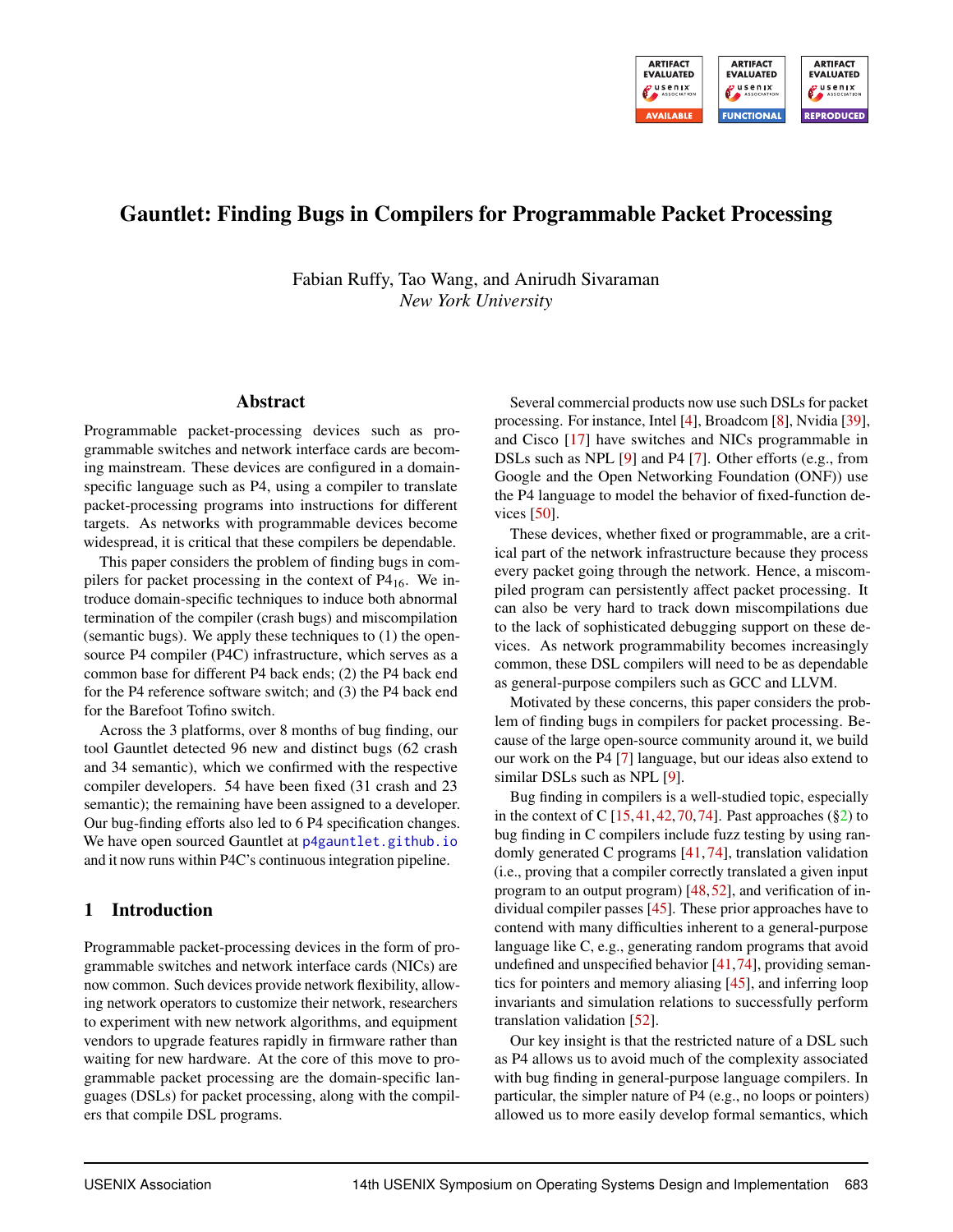can then be used as the basis for both automated high-accuracy translation validation and model-based testing [\[19\]](#page-15-6). We leverage this insight to build a compiler bug-finding tool for P4 called Gauntlet. Gauntlet uses three key ideas: random program generation, translation validation, and model-based testing. We now describe these ideas and show how the restrictions of P4 allows them to be simpler than prior work.

First, we use random program generation ([§4\)](#page-5-0) to produce syntactically correct and well-typed P4 programs that still induce P4 compiler crashes. Because P4 has very little undefined behavior [\[18,](#page-15-7) §7.1.6], random program generation is considerably simpler for P4 than for C [\[74\]](#page-17-1). The generator does not have to painstakingly avoid generating programs with undefined and unspecified behavior, which can be interpreted differently across different compilers. The smaller and simpler grammar of P4 relative to C also simplifies the development of a random program generator.

Second, we use translation validation ([§5\)](#page-6-0) [\[48,](#page-16-4) [52\]](#page-16-5) to find miscompilations in P4 compilers in which we can access the transformed program after every compiler pass. Translation validation has been used in the context of C compilers before, but has suffered one of two shortcomings. It either needs considerable manual effort per compiler pass (e.g., Crellvm [\[37\]](#page-16-7) requires several 100 lines of manual proof-generation code for each pass; Alive [\[45\]](#page-16-6) requires manual translation of optimizations into the Alive DSL) or suffers from a small rate of false positives and false negatives (e.g., [\[34,](#page-16-8) [48\]](#page-16-4)). Fundamentally, this is inevitable for unrestricted C: proving program equivalence in the presence of unbounded loops is undecidable. In our case, however, the finite nature of  $P4<sup>1</sup>$  $P4<sup>1</sup>$  $P4<sup>1</sup>$  makes P4 program equivalence decidable and addresses both shortcomings. Thus, our use of translation validation is both precise and fully automated, requiring manual effort only to develop semantics for the P4 language—not manual effort per compiler pass.

Third, we use model-based testing  $(\S_6)$  to generate inputoutput test packets for P4 programs based on the semantics we had to develop for translation validation. We use these test packet pairs to find miscompilations in black-box and proprietary P4 compilers where we can not access the transformed program after every compiler pass. Testing for general-purpose languages [\[13\]](#page-15-8) is effective at generating inputs that provide sufficient path coverage by finding inputs satisfying path conditions. But without language semantics, determining the correct output for these test inputs is hard. By creating formal semantics for P4 for translation validation, we are able to generate both input and output test packets, which can then be used to test the implementation produced by the compiler for a P4 program.

We applied Gauntlet to 3 platforms  $(\frac{8}{7})$ : (1) the opensource P4 compiler infrastructure (P4C) [\[12\]](#page-15-9), which serves as a common base for different P4 compiler implementations; (2) the P4 back end for the open-source P4 behavioral model

 $(BMv2)$  [\[6\]](#page-15-10), a reference software switch for P4; and (3) the P4 back end for Barefoot Tofino, a high-speed programmable switching chip [\[4\]](#page-15-0). Across these 3 platforms, and over 8 months of testing, we found a total of 96 new and distinct bugs, all of which were confirmed and assigned to a compiler developer. Our efforts also led to 6 changes [\[18,](#page-15-7) §A.1] to the P4 specification. 54 of these bugs have already been fixed. We analyze these bugs in detail and describe where they were found, their root causes, and which commits introduced them. Gauntlet has been merged into the continuous integration pipeline of the official P4 reference compiler [\[57\]](#page-17-2). Our tools are open source and available at [p4gauntlet.github.io](https://p4gauntlet.github.io). To our knowledge, Gauntlet is the first example of using translation validation for compiler bug finding on a production compiler as part of its continuous integration workflow.

While Gauntlet has been very effective, it is still restricted in the kinds of bugs, compiler passes, and language constructs it can handle. We describe these restrictions to motivate future work  $(\S 8)$ . Further, while we developed these bug-finding techniques in the context of P4, we believe the lessons we have learned ([§7.4\)](#page-13-1) apply beyond P4 to other DSLs with simpler semantics relative to general-purpose languages (e.g., the HLO IR for the TensorFlow [\[1\]](#page-14-0) XLA compiler [\[71\]](#page-17-3)).

#### <span id="page-2-0"></span>2 Background and Motivation

#### 2.1 Approaches to Testing Compilers

*Levels of compiler testing.* A compiler must reject incorrect programs with an appropriate error message and accurately translate correct programs. However, a program can be correct to varying levels. McKeeman [\[46\]](#page-16-9) provides a taxonomy of these levels in the context of C (Table [1\)](#page-3-0). Each level corresponds to the program getting deeper into the compiler before it is rejected (e.g., lexer, parser, type checker, optimizer, code generator). The difficulty of generating test programs also goes up with increasing input level. For instance, while general-purpose fuzzers such as AFL [\[75\]](#page-17-4) are sufficient to stress test the lexer, more sophistication is required to generate syntactically correct and well-typed programs, which are required to test the optimizer. In the context of the P4 compiler, we observed very limited success in bug finding using a general-purpose fuzzer such as AFL. This is because testing at the first few levels of Table [1](#page-3-0) is already handled adequately by P4's open-source compiler test suite [\[12,](#page-15-9) §3.4].

Hence, for this paper, we only consider programs at the higher levels: static, dynamic, and model-conforming. These are programs that pass the lexing, parsing, type checking, and semantic analysis phases of the compiler, but still trigger compiler bugs. Like Csmith [\[74\]](#page-17-1), we categorize bugs into *crash bugs* and *semantic bugs*. A crash bug occurs when the compiler abnormally terminates on an input program without producing either an output program or a useful error message. Crash bugs include segmentation faults, assertion violations,

<span id="page-2-1"></span><sup>&</sup>lt;sup>1</sup>Finite in that input and output packets and state are finite bit vectors. Loops are bounded (parsing [\[18,](#page-15-7) §12]) or forbidden (control flow [\[18,](#page-15-7) §13]).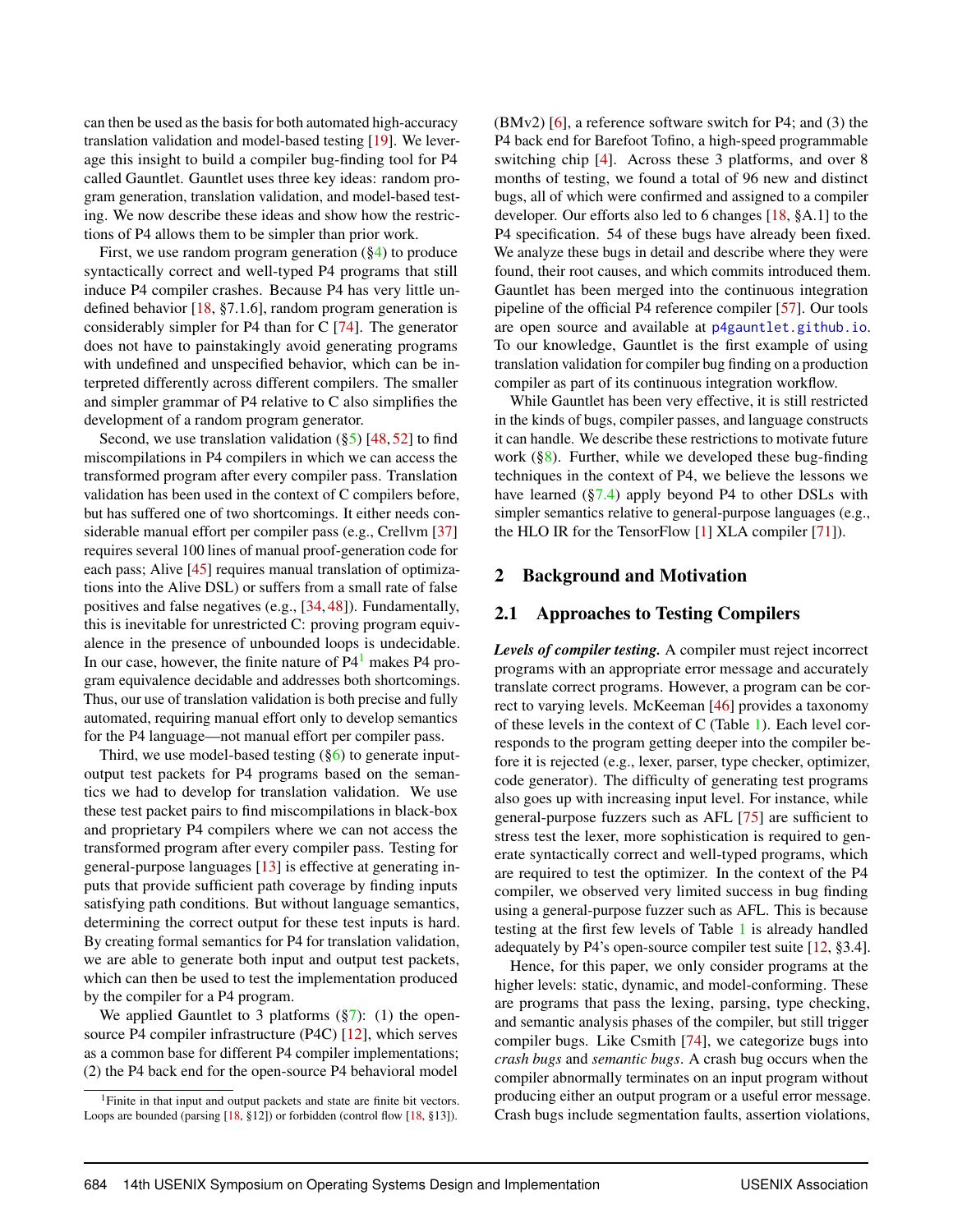<span id="page-3-0"></span>

| Level         | Input Class                  | Example of incorrect input      |
|---------------|------------------------------|---------------------------------|
|               | Sequence of ASCII characters | Binary files                    |
| $\mathcal{D}$ | Sequence of words and spaces | Variable name beginning with \$ |
| $\mathbf{3}$  | Syntactically correct        | Missing semicolon               |
| 4             | Type correct                 | Adding int to string            |
| 5             | Statically conforming        | Undefined variables             |
| 6             | Dynamically conforming       | Program throwing exceptions     |
| 7             | Model-conforming             | Program producing wrong outputs |

Table 1: McKeeman's [\[46\]](#page-16-9) 7 levels of C compiler correctness.

incomplete error messages, and out-of-memory errors. A semantic bug occurs when the compiler produces an output executable, but the executable's behavior is different from the input program, e.g., due to an incorrect program transformation in a compiler optimization pass. In P4, semantic bugs manifest as any packet output that differs from the expected packet output given an input packet. Crash bugs we are interested in correspond to level 5 in Table [1;](#page-3-0) semantic bugs correspond to levels 6 and 7.

*Bug-finding strategies.* We now look at how compiler bugs are found. A key challenge in compiler bug finding is the oracle problem. Given an input program to a compiler, the expected outcome (i.e., should it accept/reject the program and what should the output be?) is unclear unless one consults an all-knowing oracle. Below, we outline the major techniques used to approximate this oracle knowledge.

In differential testing [\[46\]](#page-16-9), given two compilers, which both receive the same input program, if compiler A's output (after compiling and running the program) differs from compiler B's output, there is a bug in one of them. This works as long as there are at least two independent compiler implementations for the same language. Csmith [\[74\]](#page-17-1) is one example of this approach; it feeds the same randomly generated C program to multiple C compilers and checks whether the outputs generated by executing the binary produced by each compiler differ. Another example is Different Optimization Levels (DOL) [\[15\]](#page-15-5), which selectively omits compiler optimizations and compares compiler outputs with and without these optimization passes. If the end result differs after specific passes have been skipped or added, it points to a bug. This technique can be used in any compiler framework that supports selective omission of optimizations.

Metamorphic testing [\[16\]](#page-15-11) can serve a similar role as differential testing, especially when multiple compilers are not readily available or optimization passes can not be easily disabled. Instead of feeding the same input program to different compilers, different input programs that are expected to produce the same compiler output are fed to the same compiler. The run-time outputs after compiling these different input programs are compared to determine if there is a bug or not. EMI is an example of this approach [\[41\]](#page-16-2). Given a randomly generated C program *P*, and random input *I* to this program, EMI uses the path coverage tool gcov [\[53\]](#page-17-5) to identify dead code in *P* when run on input *I*. EMI then prunes away this

dead code to produce new programs  $P'$  whose output must agree with *P*'s output when run on the input *I*. Then EMI compiles and runs both  $P$  and  $P'$  to check whether they indeed produce the same output when given *I* as input.

Translation validation is a bug-finding technique that converts the program before and after a compiler optimization pass into a logical formula and checks if both programs/formulas are equivalent using a constraint solver [\[45,](#page-16-6) [48,](#page-16-4) [52,](#page-16-5) [76\]](#page-17-6). A failed check indicates a semantic bug. Program equivalence is an undecidable problem for Turing-complete languages such as C, requiring manual assistance to perform translation validation. Typical examples of manual assistance are (1) simulation relations, which encode correspondences between variables in two programs; and (2) loop invariants, required to prove the equivalence of programs with loops. While it is possible to just unroll loops a constant number of times [\[34\]](#page-16-8) or learn these relations [\[48,](#page-16-4) [66\]](#page-17-7), these techniques are not guaranteed to be precise and occasionally generate false alarms [\[37\]](#page-16-7). The occurrence of false alarms makes translation validation an unlikely choice for recurring use in compiler testing for general-purpose languages (e.g., for continuous integration). This is because the number of false alarms typically exceeds compiler developer tolerance.

#### 2.2 Motivating Gauntlet's Design

*Random program generation for crash bugs.* From EMI and Csmith, we borrow the idea of generating random programs that are lexically, syntactically, and semantically correct. Unlike EMI and Csmith, however, our random program generation is simpler. It does not have to avoid undefined behavior, which, by design, is quite limited in  $P4_{16}$ . Further, generating programs with undefined behavior helps us flag compiler passes that might exploit undefined behavior in counterintuitive ways [\[73\]](#page-17-8). We feed these randomly generated programs to the compiler to see if it generates a crash, typically a failure of an assertion written by the P4 compiler developers.

*Translation validation for semantic bugs.* Differential and metamorphic testing allow us to compare different run-time outputs from compiled programs to detect semantic bugs. However, we can not directly apply either to P4 compilers. Differential testing requires two or more independent compiler implementations that are comparable in their output. P4<sup>16</sup> compilers for different hardware and software targets are not comparable because program behavior is targetdependent [\[12,](#page-15-9) §2.1]. Presently there aren't multiple independent compilers for the same target. Developing an entirely new compiler exclusively for the sake of testing the existing compiler is not productive because it can only be reused for one target. Metamorphic testing [\[41\]](#page-16-2), on the other hand, requires the use of code-coverage tools such as gcov to determine which parts of the program are touched by a given input. Concurrent research [\[40\]](#page-16-10) has proposed such tools for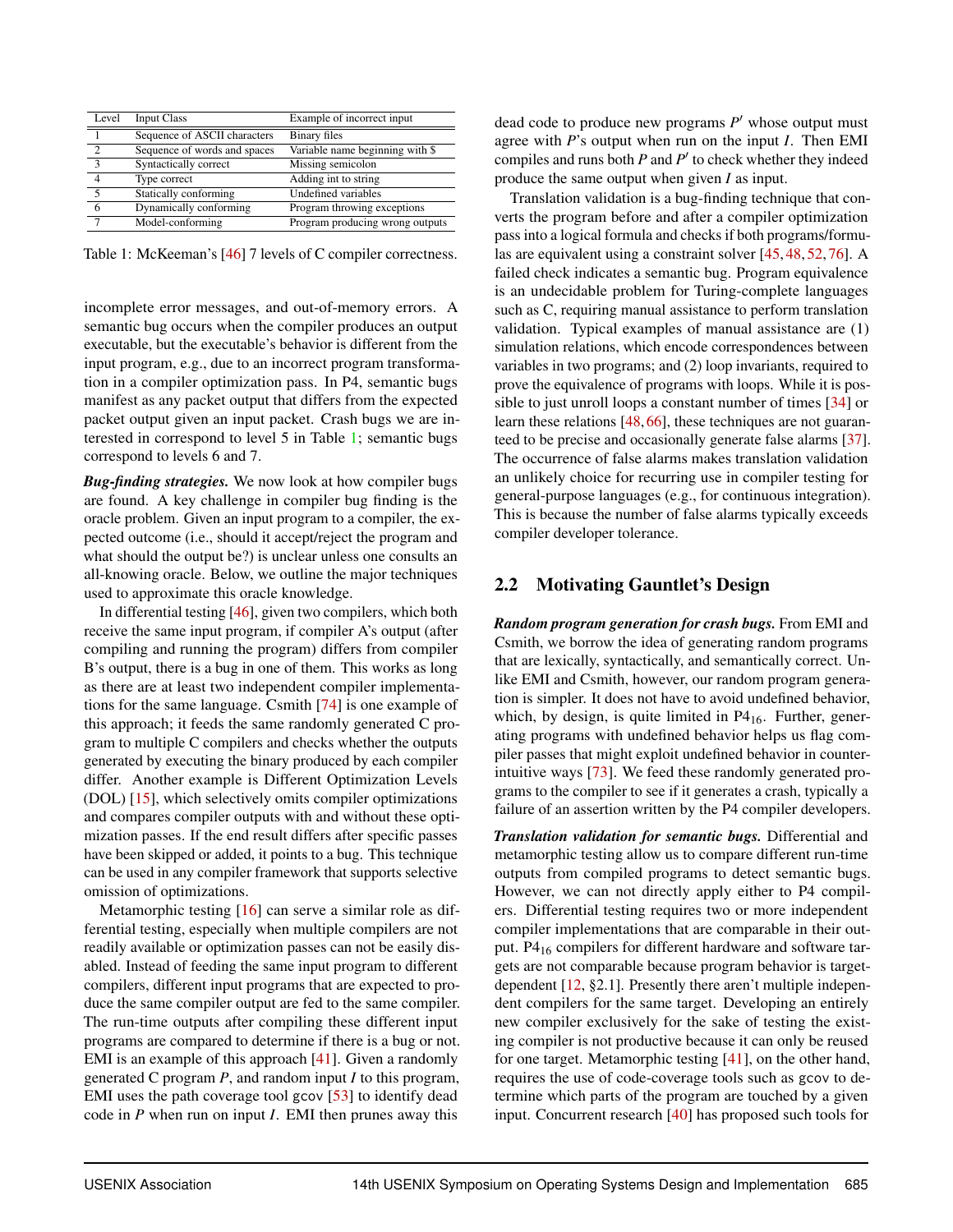P4, but these tools were not available when we commenced work on Gauntlet.

On the other hand, P4's domain-specific restrictions make translation validation easier relative to general-purpose languages such as C. P4 programs are finite-state and finite-time, which makes program equivalence decidable at a theoretical level. At the practical level, P4's lack of pointers, memory aliasing, and unstructured control flow (e.g., goto) allow for easier generation of language semantics. Furthermore, using an SMT solver together with translation validation is more precise than randomized testing approaches such as EMI and Csmith because the solver exhaustively searches over all packet inputs to a program to find semantic bugs.

To perform translation validation, we convert P4 programs before and after a compiler pass into logic formulas and assert equivalence of these formulas. To do so, we could have converted P4 programs into C code and then asserted equality using Klee's equivalence-checking mode [\[13\]](#page-15-8). However, instead, we directly converted P4 programs into logic formulas in Z3 [\[20\]](#page-15-12) for two reasons. First, the effort to convert P4 to semantically equivalent C is about the same as producing Z3 formulas directly. The difficulty lies in correctly formalizing all the language constructs of P4, not in the output format. Second, generating Z3 formulas directly gives us more control and allows us to leverage domain-specific techniques to optimize these formulas.

*Model-based testing for black-box compilers.* Some industry compilers do not have an open specification of their internal program representation or machine code format. In such cases, we cannot use our translation validation technique because it relies on comparing semantics before and after the compiler has transformed the program. Instead, we reuse the semantics we have generated for the input P4 program to determine test cases (i.e., input-output packet pairs) for these random programs. These test cases are then used to directly check the implementations of the P4 programs produced by these compilers. This is effectively model-based testing [\[19\]](#page-15-6), with the Z3 semantics serving as a model of the P4 program and the compiler-generated binary being the entity under test.

#### 2.3 Goals and Non-Goals

*Find many, but not all bugs.* Our goal is to find many crash and semantic bugs in the P4 compiler, but our tool is not exhaustive. Specifically, we do not intend to build or replace a fully verified compiler like CompCert [\[43\]](#page-16-11), given the large labor and time cost associated with such an undertaking with respect to the breadth of P4 back ends. We want to strengthen existing P4 compilers, not write a safe replacement.

*Check the compiler, not the programmer.* We are not verifying that a particular P4 program is devoid of certain kinds of bugs. This problem is addressed by orthogonal work on P4 program verification [\[22,](#page-15-13) [25,](#page-15-14) [32,](#page-16-12) [44,](#page-16-13) [68\]](#page-17-9) and P4 testing [\[67\]](#page-17-10). Although Gauntlet can in principle be used in for verifying a P4 program, we have not designed it for such use cases. The random programs we generate to find bugs in the P4 compiler are much smaller and more targeted than a typical P4 switch program. Our tool does not need to be able to generate and efficiently solve Z3 formulas for large P4 programs to tease out compiler bugs, although it achieves acceptable performance on large programs (Table [4\)](#page-11-0).

Unlike p4v [\[44\]](#page-16-13) and Vera [\[68\]](#page-17-9), whose goal is to provide semantics to find bugs in large programs such as switch.p4, we have developed our semantics for efficient equality checks of diverse, but relatively small, P4 programs. Because of this difference in goals, we believe our semantics cover a broader set of P4 language constructs and corner cases than p4v and Vera—broad enough that we have found bugs in the P4 specification.

*Develop target-independent techniques.* We designed our tools to be as target-independent as possible and specialize them to test the front and mid end of the compiler. While we support restricted forms of back-end testing  $(\S_6)$ , we do so in a way that allows us to quickly integrate and adapt to new back ends without having to understand detailed targetspecific behavior. In particular, we do not cover target-specific semantics such as externs [\[18,](#page-15-7) §4.3]. We do this by generating programs that are defined in a target-neutral manner with respect to  $P4_{16}$ 's semantics, i.e., we avoid generating target-specific extern calls.

*Only test mature compilers.* We only test mature compilers such as P4C and the corresponding behavioral model<sup>[2](#page-4-0)</sup> as well as the commercial Tofino compiler. For example, P4C supports other back ends such as the eBPF, uBPF, and PSA targets, which are pre-alpha quality and preliminary compiler toolchains. Finding bugs is likely unhelpful for the respective compiler developers at this moment.

#### 3 Background on P4

P4 is a statically typed DSL designed to describe computations on network packet headers. This paper focuses on P416, the latest version of P4  $[18]$ . Figure [1](#page-5-1) shows the main P4<sub>16</sub> concepts, explained below.

*Packages and targets.* A P4 program consists of a set of procedures; each procedure is loaded into a programmable block of the target (e.g., a switch  $[4]$  or NIC  $[51]$ ). These programmable blocks correspond to various subsystems such as the parser or the match-action pipeline. The *package* lists the available programmable blocks in a target. One example of a package for a target is the v1model, which models the architecture of a particular BMv2 [\[6\]](#page-15-10) software switch target, referred to as "simple switch" [\[26\]](#page-15-15). For simplicity, we will

<span id="page-4-0"></span> $2$ Both have entered "permanent beta-status" since November 2019: [https:](https://github.com/p4lang/p4c/issues/2080) [//github.com/p4lang/p4c/issues/2080](https://github.com/p4lang/p4c/issues/2080)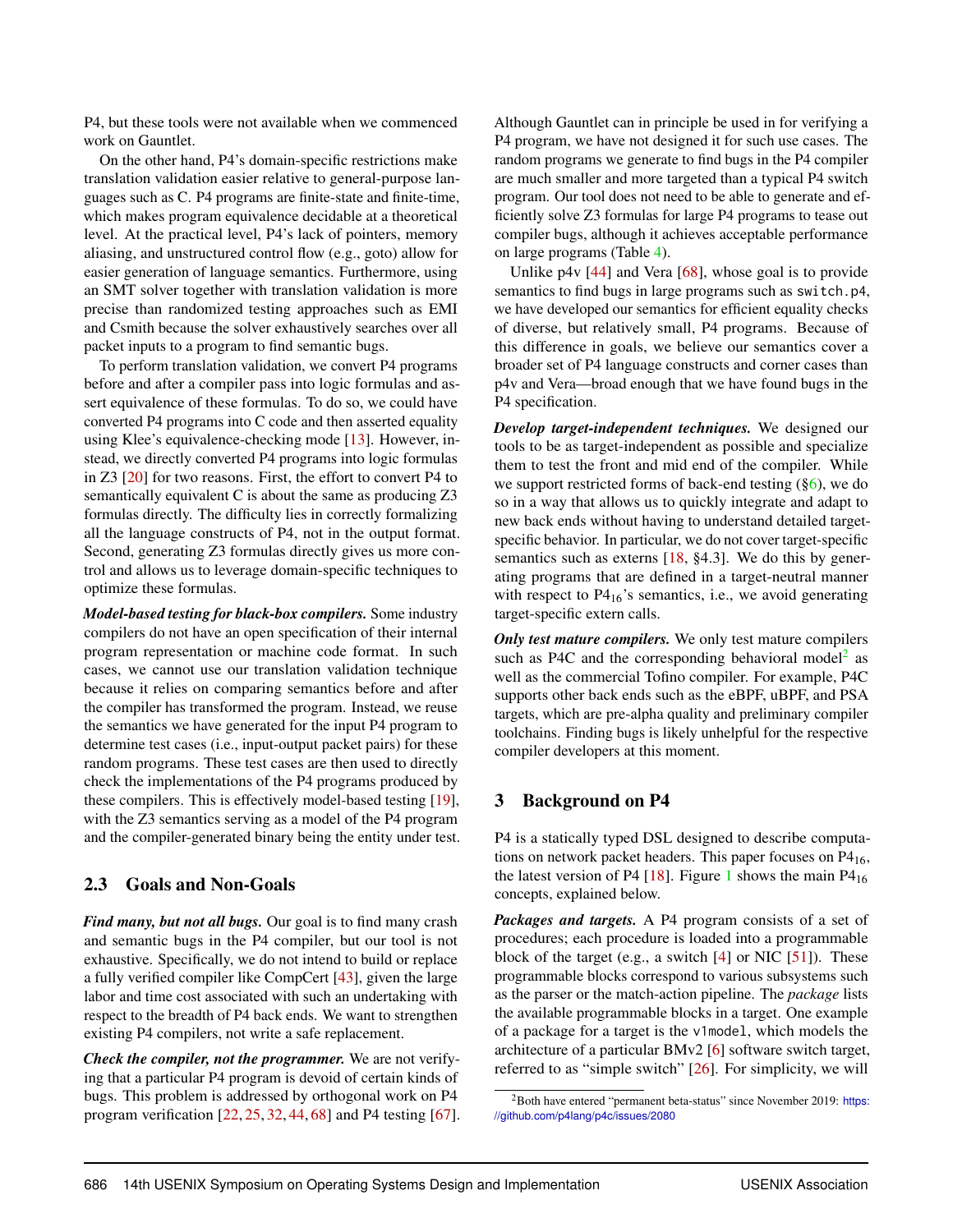<span id="page-5-1"></span>

Figure 1: An example P4 compilation model.

refer to BMv2 as the target instead of simple switch.

*P4 compilers.* A P4<sub>16</sub> compiler translates a P4<sub>16</sub> program and the target package model into target-dependent instructions. These target instructions are combined with the nonprogrammable blocks (e.g., a fixed scheduler) to form the target's data plane. These instructions also specify how this data plane can be accessed and configured by the control plane (Figure [1\)](#page-5-1). P4C [\[12\]](#page-15-9) is the official open-source reference compiler infrastructure of the P4<sup>16</sup> language and implements the current state of the specification. P4C employs a nanopass design [\[65\]](#page-17-11): a composable library of front- and mid-end compiler passes that perform code analysis, transformation, and optimization on input programs. We analyze these nanopasses using translation validation.

*Compiler back ends.* To implement a P4<sub>16</sub> compiler, developers write P4C back ends, which use P4C's front- and mid-end passes along with their own back-end specific transformations, to translate  $P4_{16}$  code at the conclusion of the mid end into instructions for their own target. In this paper, we focus on 2 production-grade P4C back ends: the Tofino [\[4\]](#page-15-0) and BMv2 [\[6\]](#page-15-10) back ends.

*Parsers and control blocks.* A P4 parser is a finite state machine that transforms an incoming byte sequence received at the target into a structured representation of header definitions. For example, incoming bytes may be parsed as packets containing Ethernet, IP, and TCP/UDP headers. A deparser converts this representation back into a byte sequence. Control blocks describe the per-packet operations that are performed on the input header. These operations are expressed in the form of the core primitives of the language: tables, actions, metadata, and extern objects.

*Tables.* Tables are objects in the control block similar to a Python dictionary. Table entries are match-action pairs inserted by the network's control plane [\[14,](#page-15-16) [47\]](#page-16-15). When a table

is applied to a packet traversing the control block, its header is compared against the match key of all match-action entries in the table. If any entry's key matches the header, the action associated with the match is executed. Actions are procedures that can modify state and/or input headers.

*Calling conventions.* P4<sub>16</sub> uses "copy-in/copy-out" [\[18,](#page-15-7) §6.7] semantics for method calls. For any callable object in P4, the parameter direction (also known as mode [\[36,](#page-16-16) §8.2]) explicitly specifies which parameters are read-only and which parameters can be modified, with the modifications persisting after function termination. Modifiable parameters are labelled with the direction inout or out in the definition of the procedure. Read-only values are marked in. At the start of a procedure call, the arguments are copied left-to-right into the associated parameter slots. Parameters with out label remain uninitialized. Once the procedure has terminated, all procedure parameters with the label inout or out are copied back towards the original input arguments.

*Metadata.* Metadata is programmer-defined or target-specific data that is associated with a packet header, while it traverses the target. Examples of metadata include the packet input port, packet length, queue depth, or priority; this information is interpreted by the target according to target-specific rules. Metadata can also be modified during the execution of the control block.

*Externs.* Externs are an extensibility mechanism, which allows targets to describe built-in functionality. Externs are object-like and have methods. Examples include calls to checksum units, hash units, counters, and meters. P4's "copyin/copy-out" semantics allow reasoning about externs to some degree; we can discern which input arguments can take on an arbitrary value and which arguments are read-only.

## <span id="page-5-0"></span>4 Random Program Generation

Gauntlet's random program generator produces valid P4<sup>16</sup> programs to directly trigger a crash bug. If these programs do not cause a compiler crash they serve as input for our translation validation and model-based testing techniques.

## 4.1 Design

We require diverse input programs to exercise code paths within many compiler passes—and hence bugs in those passes. P4C already contains a sample of over 600 programs as part of its test suite. During testing, the reference outputs of each of the test programs are textually compared to the actual outputs after the front- and mid-end passes to check for regressions [\[12,](#page-15-9) §3.4]. However, this comparison technique is inadequate for semantic bugs. Further, these programs are typically used to test the lexer and parser, not deeper portions of the compiler.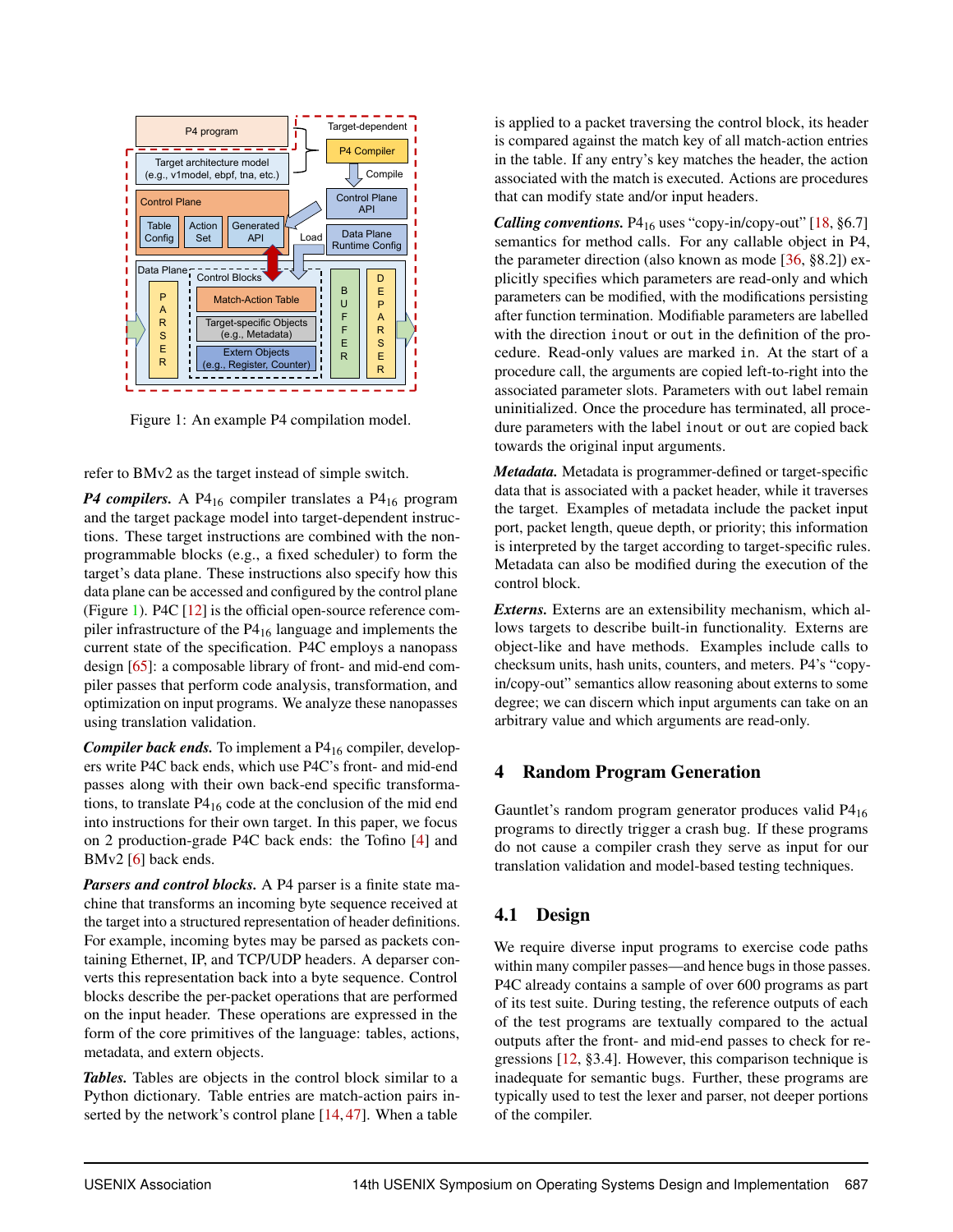P4Fuzz [\[2\]](#page-15-17) is a tool that can generate random P4 programs. However, when we tried using P4Fuzz, we found that the programs generated by it are not complex enough to find a large number of new crash or semantic bugs. For example, P4Fuzz generates programs with complex declarations (e.g., structs within structs), but does not generate programs with sufficiently complicated control flow. Hence, it does not cause P4C to execute a diverse set of compiler passes. We developed our own generator for random P4 programs that works by generating random abstract syntax trees (ASTs). With this generator we can exercise the majority of language constructs in P4. This leads to diverse test programs covering many combinations of P4 expressions. We can use these test programs to find programs that lead to unexpected crashes.

Gauntlet's random program generator is influenced by Csmith [\[74\]](#page-17-1) and follows its philosophy of generating only well-formed input programs that pass the lexer, parser, and type checker. The generator grows an AST corresponding to the random program by probabilistically determining what kind of AST node to add to the AST at each step. By adjusting the probabilities of generating each AST node, we can steer the generator towards the language constructs we want to focus on. We can also use these probabilities to keep the size of the average generated program small, in both the number of code lines as well as program paths. With this technique we can find an ample number of semantic bugs while also avoiding programs with too many paths; such "branch" programs pose challenges for translation validation and model-based testing.

*Undefined behavior.* We differ from Csmith in the treatment of undefined behavior. Whereas CSmith tries to avoid generating expressions that lead to undefined behavior, we accommodate such language constructs (e.g., reading from variables that are not initialized). We record the output affected by undefined behavior as part of the logic formulas that we generate from P4 programs during translation validation ([§5.2\)](#page-7-0). These formulas allow us to track changes in programs with undefined behavior across compiler passes, which we use to inform compiler developers of suspicious—but not necessarily incorrect—compiler transformations [\[73\]](#page-17-8).

#### 4.2 Implementation

We implement our random P4 program generator as extension to P4C. The generator uses the intermediate representation (IR) of P4C to automatically grow an abstract syntax tree (AST) by expanding branches of the tree at random. For example, a block statement may generate up to (say) 10 statements or declarations, which in turn may result in further sub nodes. The generated IR AST is then converted into a P4 program using P4C's ToP4 module. Our random program generator can be specialized towards different compiler back ends by providing a skeleton of the back-end-specific P4 package, back-end-specific restrictions, and which package blocks

<span id="page-6-1"></span>

Figure 2: Translation validation in Gauntlet.

are to be filled in with randomly generated program snippets. We have currently implemented two back ends for our random program generator corresponding to the BMv2 [\[26\]](#page-15-15) and Tofino [\[4\]](#page-15-0) targets.

Programs generated by our random program generator are required to be syntactically sound and well-typed. Our aim is not to test if P4C can correctly catch syntax and type errors (levels 3 and 4 of Table [1\)](#page-3-0). If P4C's parser and type checker (correctly) reject a generated program, we consider this to be a bug in our random program generator. For example, if an action parameter has a inout or out qualifier, only writable variables may be passed as arguments.

#### <span id="page-6-0"></span>5 Translation Validation

To detect semantic bugs, we employ translation validation [\[52\]](#page-16-5), a classic technique from the compiler literature in which an external tool certifies that a particular compiler pass has correctly transformed a given input program.

## 5.1 Design

To perform translation validation for P4, we developed a symbolic interpreter for the  $P4_{16}$  language to transform  $P4$ programs into Z3 formulas [\[20\]](#page-15-12). Figure [2](#page-6-1) describes our workflow. To validate a P4 program, the symbolic interpreter converts the program into a Z3 formula capturing its inputoutput semantics. An equivalence checker then submits the Z3 formulas of a program before and after a compiler pass to the Z3 SMT solver. The solver tries to find an input that violates equivalence of these two formulas. If it finds such an input, this is a semantic bug. Translation validation has two advantages over random testing. First, it can accurately detect subtle differences in program semantics without any knowledge about expected input packets or table entries. Second, when we can access intermediate P4 programs after each compiler pass, we can pinpoint the erroneous pass.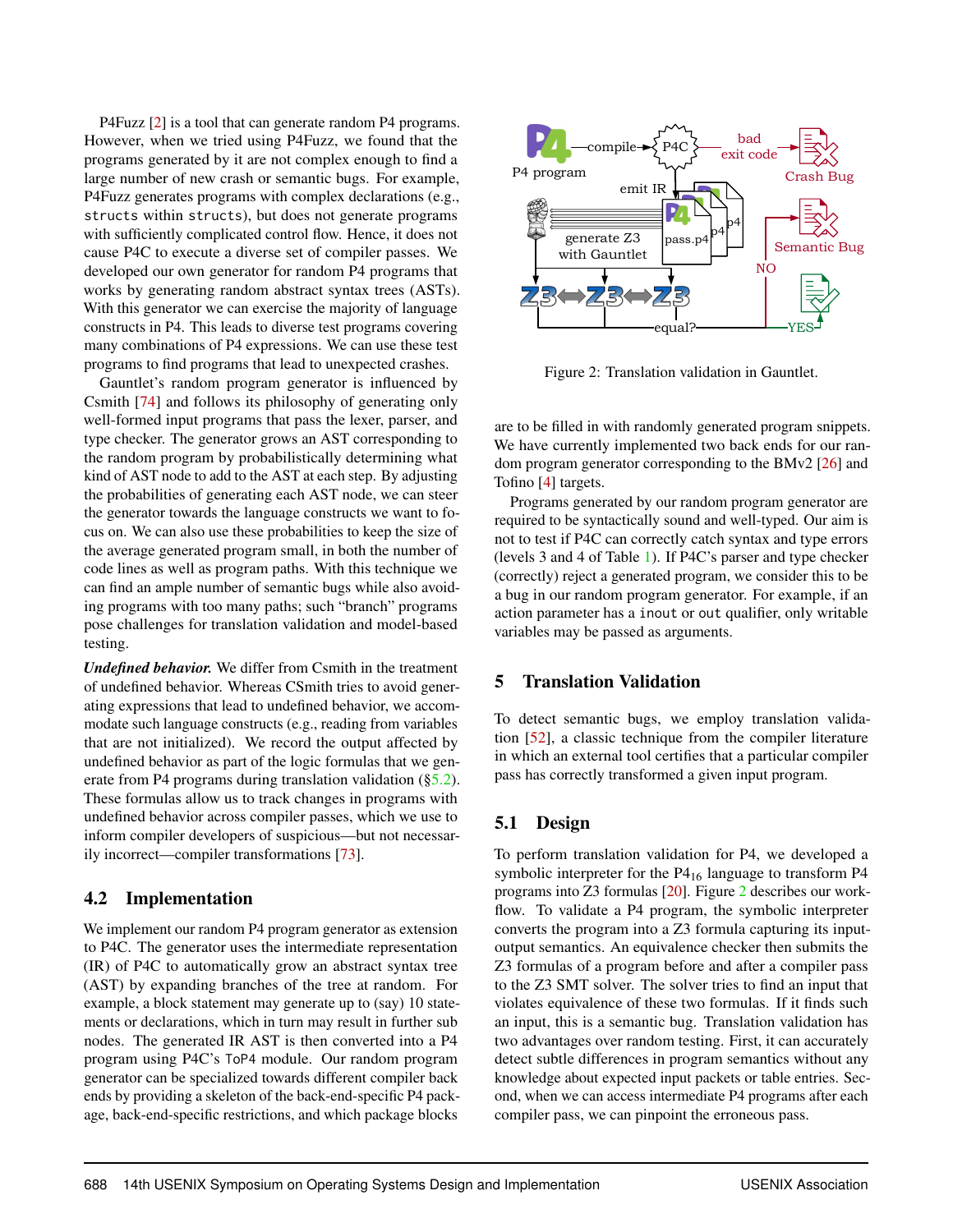#### 5.2 Implementation

Like our random program generator, we wrote the interpreter as an extension to P4C. We use the IR generated by the P4C parser to determine the semantics of a P4 program. Each programmable block of a P4 package represents an independent Z3 formula. For example, the v1model package [\[26\]](#page-15-15) of the BMv2 back end has 6 different independent programmable blocks: Parser, VerifyChecksum, Ingress, Egress, ComputeChecksum, and Deparser. For each block, we generate a separate Z3 formula.

*Developing the symbolic interpreter.* Overall, it took us 5 months of implementation effort until our symbolic interpreter was reliable enough to find new semantic bugs in P4 compilers, instead of encountering false alarms that were actually interpreter bugs. The fact that P4C contains a sizeable test suite [\[12,](#page-15-9) §3.4] was helpful in stress testing our interpreter during development. We started our development process by performing translation validation on programs in the P4C test suite. A semantic bug on one of these test programs is probably a false alarm and a bug in our interpreter. This is because it is unlikely that the compiler miscompiles test suite programs. The reference outputs of each test after the front- and mid-end passes are tracked as part of regression testing, and the reference outputs themselves are audited by the compiler developers. We also continuously consulted with the compiler developers to ensure our understanding of the language semantics was correct.

However, we quickly realized that we also needed to generate random programs to achieve coverage and truly stress test our symbolic interpreter. Subsequently, we co-evolved the interpreter with our generator. We attribute part of our success in finding bugs to this development technique, since it forced us to consider many edge cases—more than P4C does. The test suite for our interpreter now has over 600 P4C tests plus over 100 of our own tests.

Eventually, our interpreter had become complete and trustworthy enough to perform translation validation for randomly generated programs so as to trigger semantic bugs in P4C. After we had detected the first semantic bug, we randomly generated around 10000 programs every week and added the resulting compiler bugs to our backlog. Adding support for new P4 language features as part of random program generation typically first led to a crash in our interpreter. After we fixed our own interpreter, we were frequently able to find new semantic bugs in the P4 compiler that pertained to those language features. Because any of the compiler passes may have bugs, our symbolic interpreter does not rely on any compiler pass of P4C. It only relies on the P4C parser and the ToP4 module to produce P4 code from the IR. Hence, we designed our interpreter to handle any P4 program that successfully passed the P4C parser, i.e., before the program is desugared into any normalized form. This allows us to detect semantic bugs in the earliest front-end passes.

```
1 struct Hdr { bits < 8 a; bits < 8 b; }
 2
 3 control ingress(inout Hdr hdr) {<br>4   action assign() { hdr.a = 1; }
5 table t {<br>6 key = hkey = hat.a : exact;7 actions = {<br>8 assign():
8 assign ()<br>9 NoAction
            NoAction();
10 }
      default\_action = NoAction();12 }
13 apply {<br>14 t.app
      t . apply();
15 }
16 }
```
(a) Simplified P4 program applying a table.

```
1 Input: t_table_key, t_action, hdr<br>2 Output: hdr out
  2 Output : hdr_out
3
4 hdr_out =
5 if (hdr. a == t_table_key)<br>6 if (1 == t action) :
             if (1 == t_action) : Hdr(1, hdr.b)7 otherwise : Hdr (hdr. a, hdr. b)<br>8 otherwise : Hdr (hdr. a, hdr. b)
        otherwise : Hdr (hdr .a, hdr .b)
```
(b) Its semantic interpretation in Z3 shown in functional form.

Figure 3: A P4 table converted to Z3 semantics.

*Converting P4 programs into Z3 formulas.* We now describe briefly how we convert a P4 program into a Z3 logic formula. Figure [3](#page-7-0) shows an example. Conceptually, our goal is to represent P4 programs in a functional form so that the inputoutput behavior of the functional form is identical to the inputoutput behavior of the P4 program. To determine function inputs and outputs, we use the parameter directions of each P4 package. Parameters with the direction inout and out make up the output Z3 data type of the function whereas parameters with the in and inout are free Z3 variables that represent the input of the function.

To determine the functional form, the symbolic interpreter traverses each path through the P4 program, maintaining expressions representing path conditions for branching. Once it reaches a portion of the program where execution ends, it stores an if-then-else Z3 expression with the condition set to the path condition and the return value set to a tuple consisting of the inout and out parameters at that point. Ultimately, the interpreter will return a single nested if-then-else Z3 expression, with each branch corresponding to a unique output from the program under a set of conditions. Using this expression we can perform operations such as equivalence checking between two Z3 formulas for translation validation or querying Z3 to provide an output for particular input for test case generation.

*Handling tables.* The contents of a table are unknown at compile time. Since we want to make sure we cover any possible table content, we interpret match-action pairs in tables symbolically. Figure [3](#page-7-0) describes a simplified exam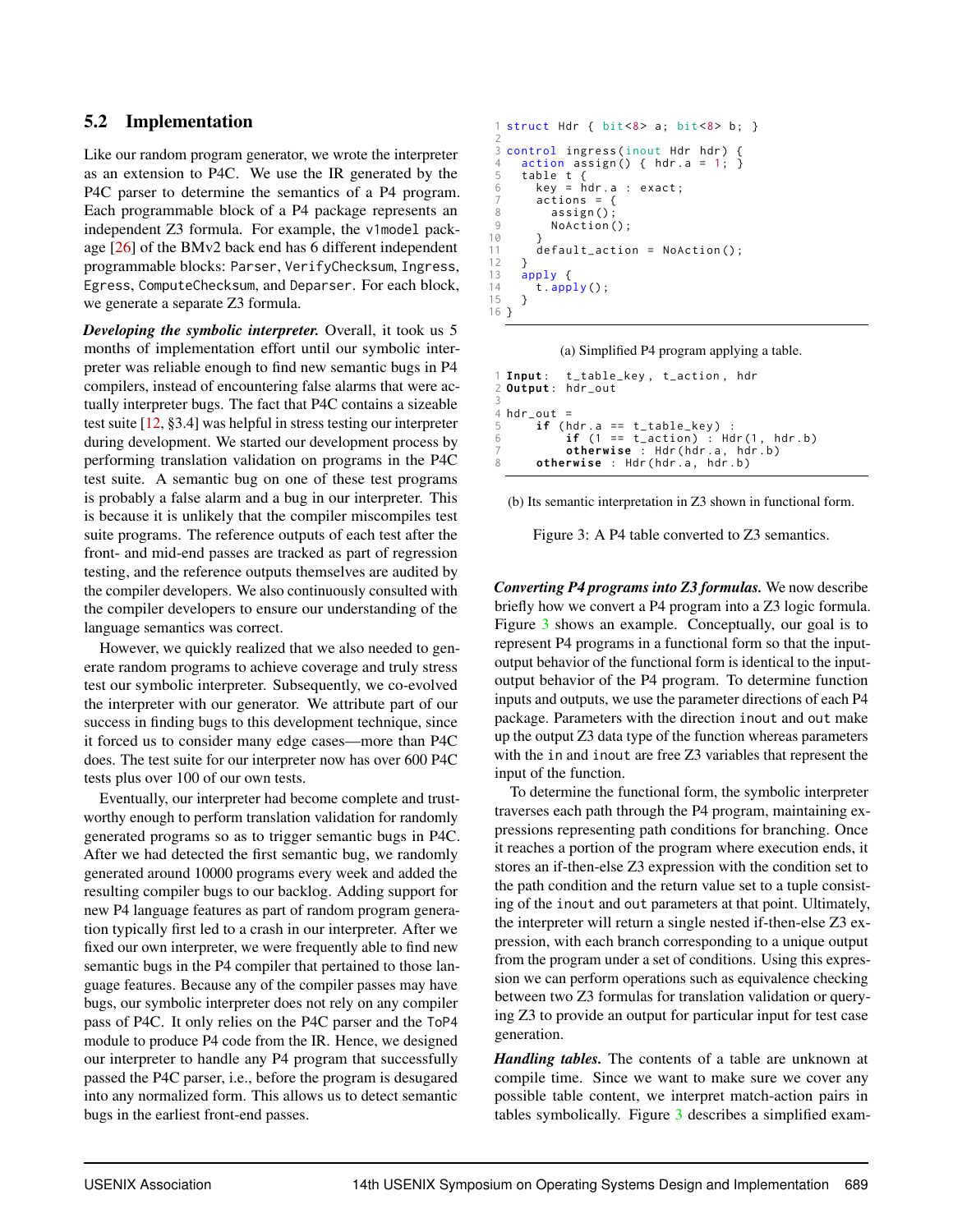ple of how Gauntlet interprets tables within a control block. Per match-action table call, we generate one symbolic match (t\_table\_key) and one symbolic action variable (t\_action), which represent a single match key and its choice of action respectively. We compare the symbolic packet header with the symbolic match key (hdr.a  $== t_table\_key$ ). If the expression evaluates to true it implies the execution of a specific action, which is chosen based on the value of the symbolic action index (t\_action). We express this as a series of nested if-then-else statements per action available to the table. Finally, if the key does not match, the default action is selected. For instance, in Figure [3,](#page-7-0) we execute action assign (action id 1) iff the symbolic match variable (t\_table\_key) equals the symbolic header (hdr.a) and the symbolic action variable (t\_action) equals 1. With this encoding we can avoid having to use a separate symbolic match-action pair for every entry in the match-action table, which is a prohibitively large number of symbolic variables.

*Header validity*. The P4<sub>16</sub> specification does not explicitly restrict the behavior of header validity. We model our semantics to align with the implementation in P4C. We clarified these assumptions with the compiler and specification maintainers [\[62\]](#page-17-12). If a previously invalid header is marked valid, all fields in that header are initially undefined. If an invalid header is returned in the final output, all fields in the header are set to invalid as well.

*Interpreting function calls.* Any out parameter in a function call is initially set undefined. If the function returns, we also generate a new free Z3 variable. In our interpreter, externs are treated as a function call that returns an arbitrary value. In addition, each argument for a parameter that has the label inout and out is set to a new free Z3 variable because the behavior of extern is unknown. Copy-in/copy-out semantics, albeit necessary to control side effects in extern objects, have been a persistent source of bugs in the compiler. A significant portion of the semantic bugs we identified were caused by erroneous passes that perform incorrect argument evaluation and side effect ordering in relation to copy-in/copy-out.

*Checking equivalence between P4 programs.* We use p4test to emit a P4 program after each compiler pass. p4test is a P4C back end used to test P4C. It does not produce any executable output but exercises all the default frontand mid-end passes. We only examine passes that actually modify the input program and ignore any emitted intermediate program that has a hash identical to its predecessor. We explicitly reparse each emitted P4 file to also catch bugs in the parser and the ToP4 module.

For an input program A and the transformed output program B after a compiler pass we perform a pair-wise equivalence check for each programmable block. We use our interpreter to retrieve the Z3 formulas for all programmable blocks of the program package and compare each individual block of A to the corresponding block in B. The query for

the Z3 solver is a simple inequality. It is satisfiable only if there is a Z3 assignment (e.g., a packet header input or table match-action entry) in which the Z3 formula of A produces a different output from B.

If the inequality query is satisfiable, it produces the assignment that would lead to different results and saves the failed passes for later analysis. With this technique we can precisely pinpoint in which pass a semantic bug may have happened and we can also infer the packet values we need to trigger the bug. If the report turns out to be a false alarm and is not confirmed by compiler developers, this is a bug in our symbolic interpreter, which we fix. The generated Z3 formulas could in principle be very large and checking could take a long time. However, we use quantifier free formulas for the equality check, which can be solved efficiently in Z3 [\[20\]](#page-15-12). Even very large expression trees can be compared under a second.

*Handling undefined behavior.* We track changes in undefined behavior in which the undefined portion of a P4 program has more restricted (less undefined) behavior after a compiler pass. This means we can identify scenarios where the compiler transforms a program fragment based on undefined behavior. While not immediately harmful, such changes might still indicate problematic behavior in the compiler that may be surprising to a programmer [\[73\]](#page-17-8).

To track undefined behavior, any time a variable is affected by undefined behavior (e.g., a header is set to invalid and then valid) we label that variable "undefined." This undefined variable effectively acts as taint. Every read or write to this undefined variable is tainted. When comparing Z3 formulas before and after a pass, we can choose to replace tainted ex-pressions with concrete values in the formula before a pass.<sup>[3](#page-8-1)</sup> With this, we can determine if a translation validation failure was caused by undefined behavior. If we find a failure based on undefined behavior, we classify it as unstable code [\[73\]](#page-17-8) to avoid confusion with real bugs.

## <span id="page-8-0"></span>6 Model-Based Testing

Our approach to translation validation is applicable only in scenarios where we have access to the P4 IR (and hence the P4 program). This is because it rests on having semantics for P4. This is the case for P4C, which has a flag that allows us to emit the input P4 program after every compiler pass as a transformed P4 program [\[12,](#page-15-9) §3.3]. However, in the back end, a P4 compiler employs back-end-specific passes that translate P4 into proprietary formats. These formats are undocumented, making it hard to provide semantics for them. Hence, to find back-end bugs, we developed a bug-finding approach based on model-based testing [\[19\]](#page-15-6).

<span id="page-8-1"></span><sup>&</sup>lt;sup>3</sup>We only replace tainted expressions in the "before" formula so that we can detect compiler bugs where a previously well-defined expression turns undefined, which is an actual compiler bug, not just an unsafe optimization.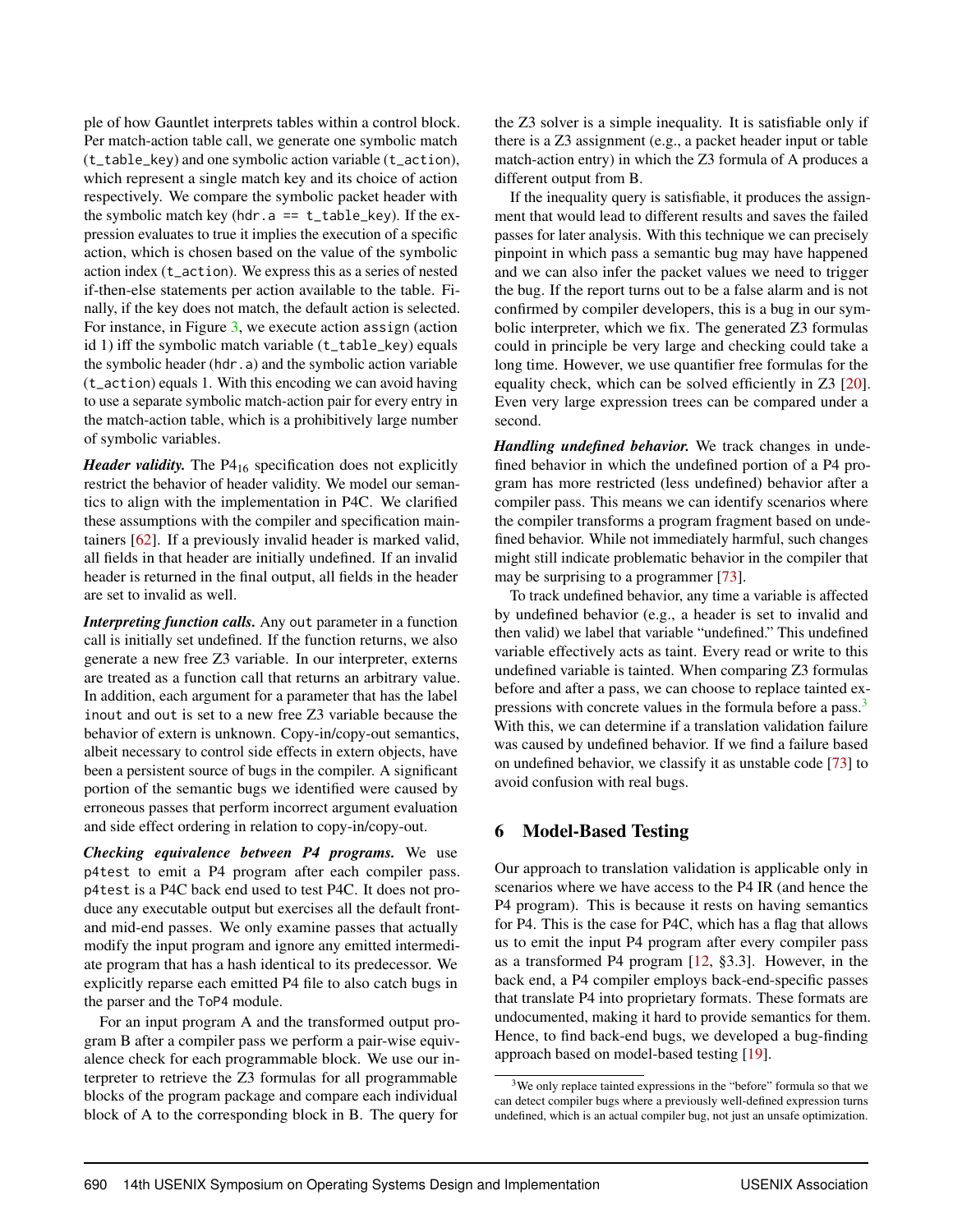<span id="page-9-0"></span>

Figure 4: Model-based testing in Gauntlet.

#### 6.1 Design

In this approach, we reuse our symbolic interpreter to produce a Z3 formula of a randomly generated P4 program (Figure [4\)](#page-9-0). With this Z3 formula, we can produce input packets that traverse unique paths in the P4 program, by generating a path condition for every unique program path and asking Z3 for an input packet that satisfies this path condition. Using the same Z3 formula, we can also determine the output packet for this input packet. Thus, we generate a test case for each path and feed this case into the testing framework of the compiler's target. If the framework reports a mismatch, we know that there is likely a bug. This test technique can identify semantic bugs without requiring access to the P4 program after every intermediate compiler pass. However, unlike the translation validation approach, it is harder to pinpoint the pass causing the bug. This is effectively model-based testing [\[19\]](#page-15-6) with the Z3 formulas being the model and the compiler output being the system under test.

#### 6.2 Implementation

Model-based testing requires a back-end testing framework that is capable of taking input packets and producing output packets, which can then be matched against the expected output from Z3. We test two back ends: (1) the BMv2 back end that uses the simple test framework (STF) [\[10\]](#page-15-18), which feeds packets to a software test switch and records output packet capture files and (2) the Tofino back end that uses the Packet Test Framework (PTF) [\[5\]](#page-15-19) to inject and receive packets. We use the Tofino software simulator to check for semantic bugs in Tofino. We initially reconfirmed every semantic bug we found on the Tofino hardware target, but ultimately switched to running only the simulator for faster testing. However, we confirmed all Tofino bugs with the Tofino compiler developers.

*Undefined variables.* Variables affected by undefined behavior (undefined variables) are difficult to model in model-basedtesting because any back end is free to perform arbitrary operations on these variables. We were left with two choices: (1) we could avoid undefined behavior in our P4 programs; (2) alternatively, we could ascribe specific values to undefined variables and check if these values conform with the implementation of the particular target. We picked the second approach because it allows independent testing of compiler optimizations in the face of undefined language constructs.

*Computing input and output for test cases.* We do not have control over program paths that involve undefined variables because we cannot force a target to assign specific values to such variables. Hence, we add conditions which will cause Z3 to only give us solutions for specific restricted program paths. For any path we can control (e.g., a branch that depends on the value of an input header) we compute all the possible input-output values that lead to a new path through the P4 program. This technique is computationally expensive because the number of paths can be exponential in the length of the program. However, in practice, because our P4 programs have a relatively small number of branches, test-case generation followed by testing on a P4 program still completes quickly. If members of an output header are undefined we mark those bits as "don't care" and ignore that portion of the output packet. For any invalid header we omit its member bits from the expected test output.

For every path, we feed path conditions into Z3 and retrieve a candidate set of input-output values that would cause program execution to go down that path. Because there are typically many solutions for these input-output values, we configure the Z3 solver to give us a randomized, non-zero input and its corresponding output value. In some back ends, using zero values by default may mask erroneous behavior. For example, since BMv2 initializes any undefined variable with zero, the bug in program [5c](#page-11-1) would not have been caught, had we not asked Z3 for a non-zero input-output pair.

#### 6.3 Limitations

In contrast to translation validation that runs entirely on a formal logic-based representation of the P4 program, modelbased testing has several limitations that are caused by needing to run actual end-to-end tests on real targets.

*Dropped packets in the testing framework.* A key assumption in the model-based-testing approach is that the generated test cases can actually be fed to the testing framework of the back end. However, the semantics of the generated P4 program do not describe hardware-specific restrictions. For example, some devices impose minimum packet size requirements or drop packets with invalid MAC addresses. More generally, we have found that test cases where the input packets have certain values in their headers can be dropped silently by the back end without generating an output packet. Effectively, there is a mismatch between the Z3 semantics, which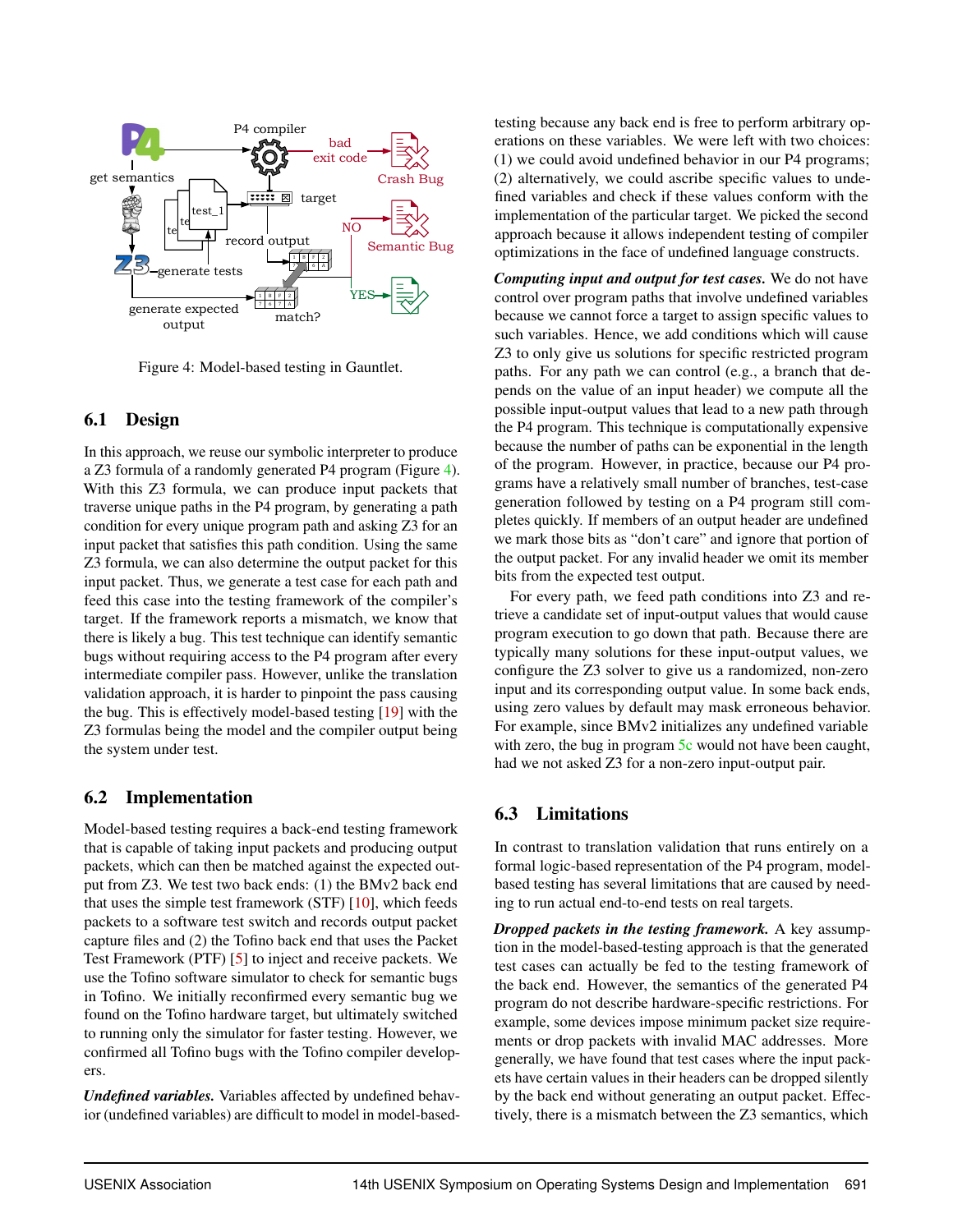<span id="page-10-2"></span>

| <b>Bug Type</b> | <b>Status</b> | P <sub>4</sub> C | BMv2 | Tofino |
|-----------------|---------------|------------------|------|--------|
|                 | Filed         | 36               |      | 35     |
| Crash           | Confirmed     | 33               |      | 25     |
|                 | Fixed         | 27               |      | 8      |
|                 | Filed         | 31               |      | 10     |
| Semantic        | Confirmed     | 26               |      |        |
|                 | Fixed         | 22               |      |        |
| Total           | 96            | 59               |      | 32     |

Table 2: Bug summary. Unfixed bugs have been assigned.

says that a certain output packet must be produced and the back end's semantics, which produces no output packet. In such cases, we have had to discard these test cases, reducing the breadth of coverage for testing the compiler.

*Unknown interfaces between programmable blocks.* P4 also does not provide semantics on the treatment of packets inbetween the individual control or parser blocks. This is not an issue for translation validation since we compare each programmable block individually. For an end-to-end test, however, we need to know how data is modified between these blocks so that we know what output packet to expect.

*Test case complexity.* Paths with many branches can generate a large number of distinct path conditions. Thus, millions of input-output packet pairs might be generated. Since small programs have sufficed so far for bug finding, we have not run into these issues. In the future, we may need an efficient path selection technique to tease out more complex bugs on closed-source compilers.

## <span id="page-10-0"></span>7 Results

We now analyze the P4 compiler bugs found by Gauntlet. A detailed breakdown can be found at [p4gauntlet.github.io](https://p4gauntlet.github.io). Our main findings are summarized below.

- 1. We confirmed a total of 96 new, distinct bugs across the P4C framework and the BMv2 and Tofino P4 compilers. Of these bugs, 62 are crash and 34 are semantic bugs.
- 2. Our efforts led to 6 P4 specification changes [\[18,](#page-15-7) §A.1].
- 3. We achieved this in the span of only 8 months of testing with Gauntlet, and despite only generating random programs from a subset of the P4<sup>16</sup> language.
- 4. Model-based testing is effective enough to find semantic bugs in closed-source back ends such as the Tofino compiler, despite us not having access to the internal IR.

## 7.1 Sources of Bugs

We distinguish the bugs we found into three primary sources: bugs we found in the common P4C framework and bugs we found in the compiler back ends for BMv2 and Tofino. Both

<span id="page-10-1"></span>

| Location         | P <sub>4C</sub> | BMv2 | Tofino | Total |
|------------------|-----------------|------|--------|-------|
| <b>Front End</b> | 38              |      |        | 38    |
| Mid End          | 21              |      |        | 21    |
| <b>Back End</b>  |                 | 5    | 32     | 37    |
| Total            | 59              |      | 32     | 96    |

Table 3: Distribution of bugs in the P4 compilers.

the BMv2 and Tofino back ends use the P4C front- and midend passes. Hence, most bugs detected in P4C also likely apply to these back ends. Note that since the Tofino back end is closed source, we don't know which P4C passes it uses.

All semantic bugs in P4C were found by translation validation because we had full access to the compiler IR. Where applicable, we reproduced the semantic bugs using modelbased testing and attached the failing input-output packet pair with our bug report. All the semantic bugs in the Tofino compiler were found with model-based testing.

*Distribution of Bugs.* Table [3](#page-10-1) lists where we identified bugs. The overall majority of bugs were found in the P4C frontand mid-end framework, mainly because we concentrated on these areas. The majority of the back end bugs were found in the Tofino compiler. There are two reasons for this. First, the Tofino back end is more complex than BMv2 as it compiles for a high-speed hardware target. Second, we did not test the BMv2 back end as extensively as other parts of the compiler.

*Bugs in the P4C infrastructure.* As Table [2](#page-10-2) shows, we were able to confirm 96 distinct bugs. 59 were uncovered in P4C, with a comparable distribution of crash bugs (33) and semantic bugs (26). Initially, the majority of bugs that we found were crash bugs. However, after these crash bugs were fixed, and as our symbolic interpreter became reliable, the semantic bugs began to exceed the crash bugs.

In addition, 6 of the bugs we found led to corresponding changes in the specification as they uncovered missing cases or ambiguous behavior because our interpretation of a specific language construct clashed with the interpretation of the compiler developers and language designers. We also continuously checked out the master branch to test the latest compiler improvements for bugs. Many bugs (16 out of 59) were caused after recent merges of pull requests during the months in which we used Gauntlet for testing. Gauntlet was able to quickly detect these bugs. To catch such bugs as soon they are introduced, the P4C developers have now integrated Gauntlet into P4C's continuous integration (CI) pipeline.

*Bugs in the Tofino compiler.* Model-based testing on the Tofino compiler was also successful. We confirmed 25 crash bugs and 7 semantic bugs in the Tofino compiler. These bugs are all distinct from the bugs reported to P4C. The majority of bugs present in P4C could be reproduced in the Tofino compiler as well, because it uses P4C for its front and mid end.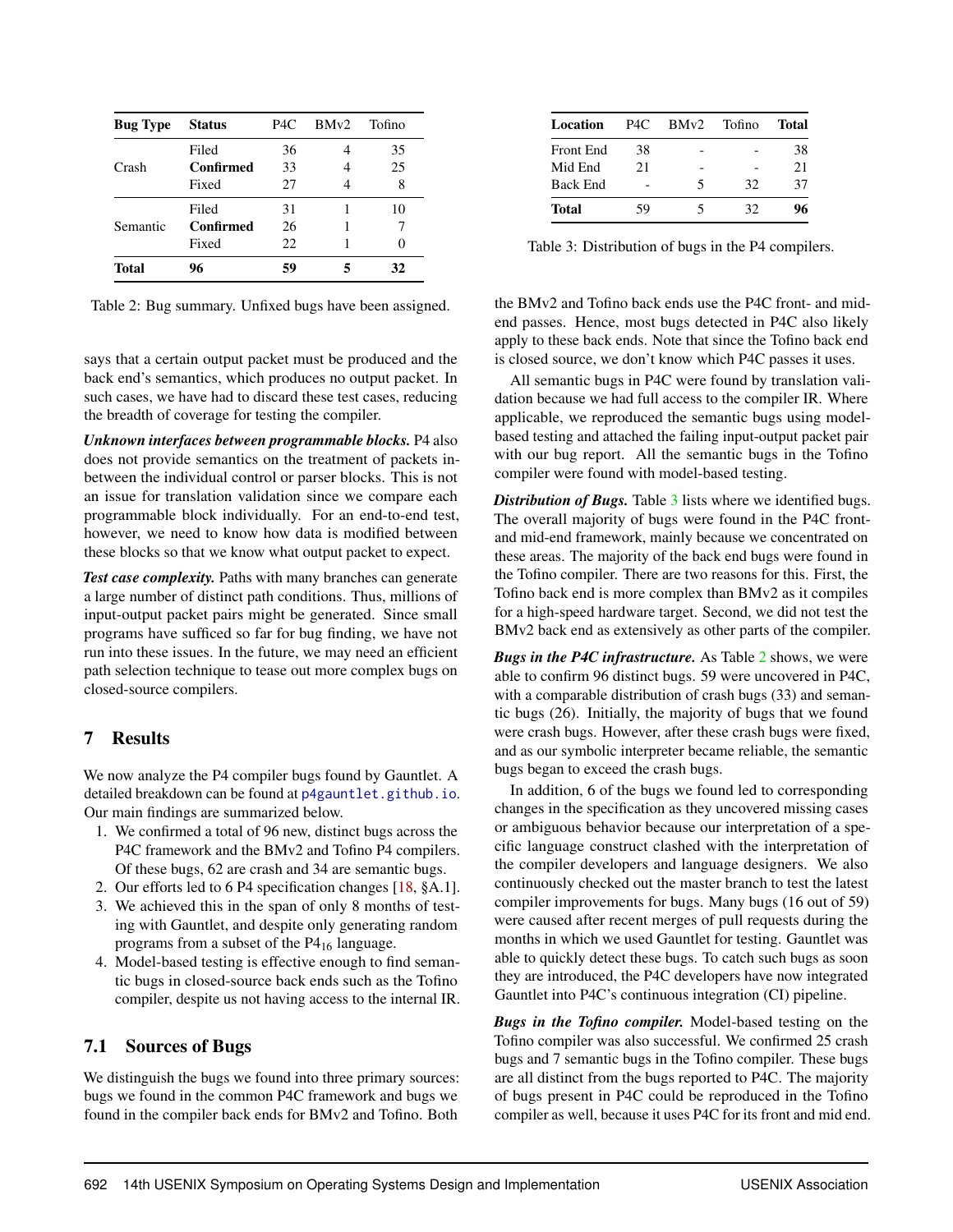<span id="page-11-0"></span>

| Program                     | Arch             | LoC  | Time (mm:ss) |
|-----------------------------|------------------|------|--------------|
| tna simple switch.p4        | TNA              | 1940 | 00:05        |
| switch to find $x0.p4$      | TNA              | 5751 | 00:51        |
| switch_tofino2_y0.p4        | TNA <sub>2</sub> | 6024 | 00:53        |
| fabric.p4                   | V1Model          | 958  | 00:02        |
| switch.p4 (from $P4_{14}$ ) | V1Model          | 5894 | 10:20        |

Table 4: Time needed to get semantics from a  $P4_{16}$  program.

Hence, our Tofino bug count does not include any front- and mid-end crash and semantic bugs already present in P4C. We also do not include Tofino compiler crashes that were caused by a missed transformation in the P4C front end. The Tofino back end was relying on these passes to correctly transform specific P4 expressions. We filed two of these crashes in the Tofino compiler as missed optimization issues in P4C.

*Fixing the bugs.* Out of the 96 new bugs we filed, 54 have been fixed. The remaining bugs have been assigned a developer, but are still open because we filed them very recently, they required a specification change to be resolved first, or they have been de-prioritized in favor of more pressing bug reports. We have received confirmation by the Tofino compiler developers that 8 bugs have already been resolved; the remainder are targeted to be resolved by the next release.

#### 7.2 Performance on Large P4 Programs

We also measured the time Gauntlet currently requires to generate semantics for several large P4 programs (Table [4\)](#page-11-0). Generating semantics is the slowest part of our validation check; comparing the equality of the generated formulas in Z3 is typically fast. We have observed that retrieving semantics for a single pass takes on the order of a minute for a large program. We believe we can substantially improve this performance for two reasons. First, large parts of our semantic interpreter are written in Python as opposed to C++. Second, we currently use a simple state-merging approach for parser branches. This approach does not sufficiently address the scaling challenge of dense branching. When run on switch.p4 retrieving semantics takes about 10 minutes. We note, however, that switch.p4 is not a representative switch program as the code is autogenerated from old  $P4_{14}$  code. Programs like switch\_tofino\_x0.p4, which model the data plane of a data center switch, only require a minute per pass.

#### 7.3 Deep Dive into Bugs

*Ripple effects.* A common crash we observed occurs because a compiler pass incorrectly transforms an expression or does not process it at all. Back end compiler developers rely on the front end to correctly transform the IR of the P4 program. But, if a pass misses a language construct it is responsible for, the back end often cannot handle the resulting expression and

```
\begin{bmatrix} 1 & \text{control} & \text{ig}(\text{inout Hdr h}, \ldots) \\ 2 & \text{apply} & \text{f} \end{bmatrix}\frac{2}{3} apply {
3 h.mac_src =<br>4 (h mac_src
4 (h.mac_src > 2 ? 48w1 : 48w2) + h.mac_src;
       5 }
6 }
```
#### (a) A bug caused by a defective pass.

```
control ig(inout Hdr h, ...) {
\frac{2}{3} apply {
3 h . mac_src = (1 << h . modifier ) + 8w1;
    \overline{\phantom{a}}5 }
```
#### (b) A crash in the type checker.

```
1 control ig(inout Hdr h, ...) {<br>2 apply {
2 apply {
3 bool tmp = 1 != 8w2[7:0];
4 }
5 }
```
#### (c) An incorrect type checking error.

```
control ig( inout Hdr h, ...) {
2 action assign_eth_type(inout bit <8> val) {<br>3 h.eth_type[15:8] = 0xFF;
\begin{array}{cc} 3 \\ 4 \end{array} h.eth_type [15:8] = 0xFF;
\begin{matrix} 4 & 3 \\ 5 & a \end{matrix}\begin{bmatrix} 5 & \text{apply} \\ 6 & \text{assign} \end{bmatrix}6 assign_eth_type(h.eth_type[7:0]);
      7 }
8 }
```
(d) Incorrect deletion of an assignment.

```
1 control ig(inout Hdr h, ...) {
 \frac{2}{3} apply {
          h. ipv4. setInvalid();
 4 h . ipv4 . src_addr = 1;
5 h . eth . src_addr = h . ipv4 . src_addr ;
 6 if (h.\text{eth.src}\_\text{addr} != 1) {<br>7 h.inv4.setValid():
7 h. ipv4. setValid();<br>8 h inv4 src addr =
\begin{array}{cc} 8 \\ 9 \end{array} h.ipv4.src_addr
      9 }
10 }
11 }
```
#### (e) An unsafe compiler optimization.

```
1 control ig(inout Hdr h, ...) {
2 action assign_and_exit(inout bit<16> val) {<br>3 val = 0xFFFF;
\begin{array}{cc} 4 & \text{exit}; \\ 5 & \text{} \end{array}5 }
6 apply \left\{ \right.7 assign_and_exit(h.eth_type);
     8 }
9 }
```
(f) Incorrect interpretation of exit statements.

Figure 5: Examples of bugs that were caught by Gauntlet.

generates an assertion failure. For example, in program [5a,](#page-11-1) the front end SideEffectOrdering [\[10\]](#page-15-18) pass should have converted the conditional operator in line 3 into normal ifthen-else control flow. However because of the addition ex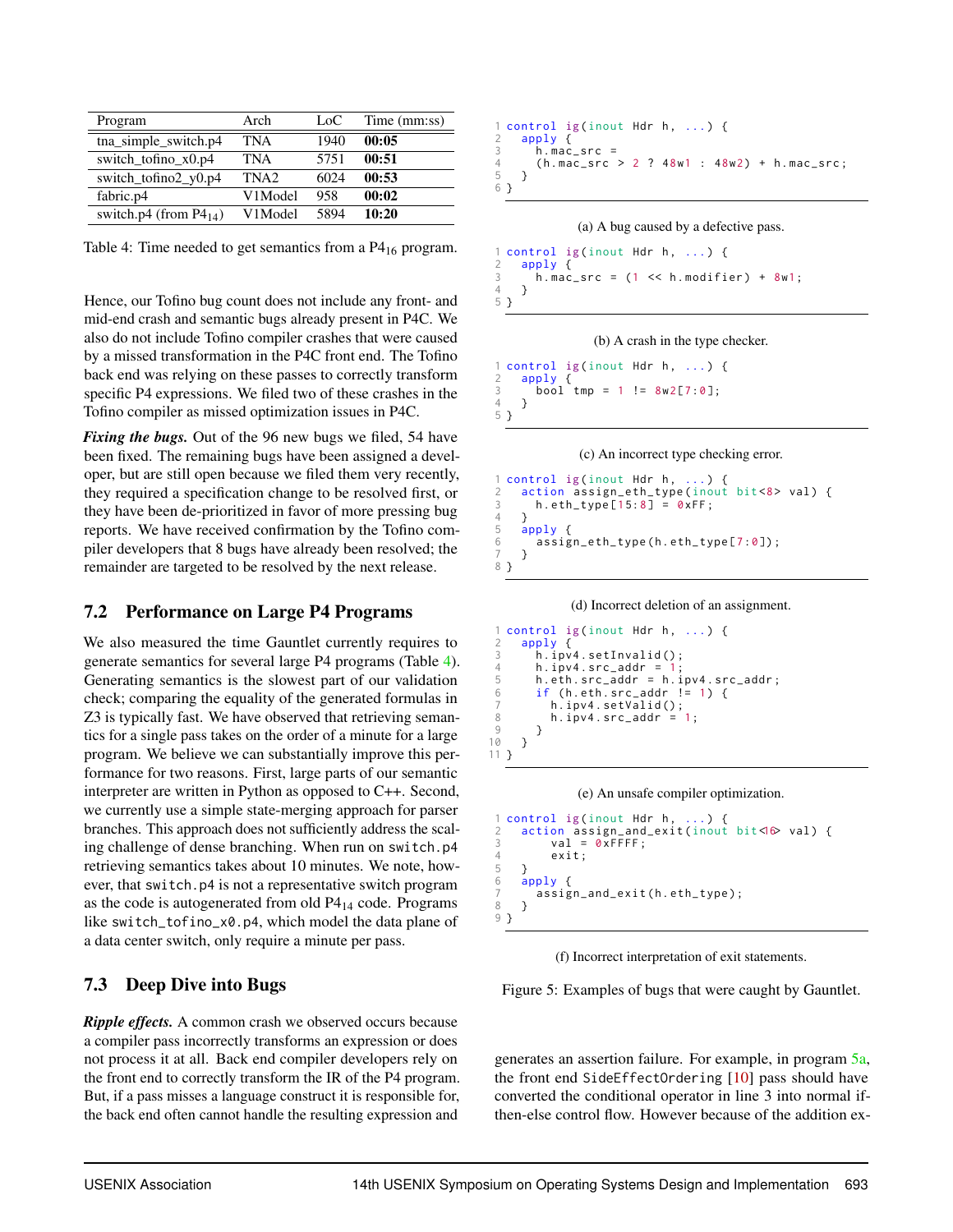pression, the pass failed to transform the conditional operator, which ultimately caused an assertion to fire in the Tofino back end [\[61\]](#page-17-13). In another case, the InlineFunctions [\[10\]](#page-15-18) pass did not fully inline all functions calls, causing a crash in back ends that were not able to understand function calls and expected them to have been inlined by then [\[58\]](#page-17-14).

*Crashes in the type checker.* Many of the crashes (21 out of 33) were in the type checker infrastructure. The code in [5b](#page-11-1) shows an expression that crashed type checking [\[60\]](#page-17-15). It is not possible to shift this value since its width is unknown at compile-time. This program was deemed illegal, but the specification did not explicitly forbid it. The type checker tried to infer a type regardless and crashed. This bug also triggered an update to the  $P4_{16}$  specification [\[27\]](#page-15-20). In other cases, the type checker was incorrectly forbidding a valid expression. In example  $5c$ , the program was legal, but because a safety check in the StrengthReduction [\[10\]](#page-15-18) pass was incorrectly implemented, the resulting slice index was overflowing and turned negative, which prompted the type checker to terminate with an error message [\[60\]](#page-17-15).

*Handling side effects.* Side effects from a function operate on the concept of copy-in/copy-out semantics, described earlier. However, these semantics, while seemingly simple, turn out to be hard to implement correctly in the compiler. A particularly tricky case can be seen in [5d](#page-11-1) [\[64\]](#page-17-16).

In the program, a slice of a variable is passed as an inout parameter. At the same time, a disjoint subset of the variable is assigned within the function. The correct behavior here is to leave the assignment unchanged, and copy back the sliced portion of the variable alone. However, the compiler assumed that the entire variable would be copied back and removed the assignment in line 3, an incorrect optimization.

A large subset of the semantic bugs we found in P4C (at least 11 out of 26) can be traced to incorrect handling of side effects and copy-in/copy-out. Copy-in/copy-out is difficult to handle because for a compiler pass that reorders expressions or statements, side-effects can be translated incorrectly.

*Unstable code*. Even though the P4<sub>16</sub> language has limited undefined behavior, we also found incidents of unstable code [\[73\]](#page-17-8). This unstable code conforms with the specification but may lead to instability in specific back end targets. Dumitru et al. also discuss the potential safety consequences of undefined variable access [\[24\]](#page-15-21). Program [5e](#page-11-1) is a concrete example. The compiler collapses the assignment of line 4 into line 5, setting h.eth.src\_addr, which is still part of a valid header, to 1. All of this is legal behavior, since read and write operations on invalid header values are undefined as part of the P4 specification. The compiler is free to perform these optimizations. However, these changes may cause issues in specific back ends, e.g., back ends in which assignments to invalid headers are no-ops. In this case, the compiler has chosen a particular subset interpretation of undefined behavior, which may clash with the expectations of programmers for

that back end. We raised this with the compiler developers, who agreed to print a warning [\[62\]](#page-17-12).

*Consequences of compiler changes.* Once we started actively monitoring the master branch of P4C we observed that many (19 out 59) of the bugs we filed in P4C were caused by recent merges into master. A notable example is a recent change to the Predication  $[10]$  pass, which caused at least 6 (1) crash and 5 semantic) new bugs. We caught and filed these bugs quickly during our weekly routine random code generation. The compiler pass has become so complicated that the compiler maintainers are now relying on Gauntlet to ensure correctness [\[3\]](#page-15-22). A P4 programmer also filed a bug on this issue [\[28\]](#page-16-17). The report was considered a duplicate because of our earlier reports, highlighting that the bugs we find do affect actual P4 programmers.

*Specification changes.* Some of our bug reports kicked off larger discussions and changes around the P4 language specification. Our bug reports and questions have led to at least 6 distinct specification changes. For example, a concern we had about the validity of uninitialized headers (at what point does a header variable become valid?) led to three clarification pull requests on the specification and a suggestion to propose more fundamental changes for the next language version [\[30\]](#page-16-18).

Another prominent example was caused by ambiguity in the specification. In example [5f,](#page-11-1) the RemoveActionParameters [\[10\]](#page-15-18) compiler pass moved the statement in line 3 after the exit statement, because the assumption was that exits called within functions ignores the copy-in/copy-out semantics. We instead interpreted exit statements to still respect copy-in/copy-out semantics and caught the discrepancy. This is a significant difference. A packet that traverses the control program could lose all the modifications that have been written to its header, a potential security risk. We filed this as a concern with the open-source community [\[59\]](#page-17-17) and our interpretation was deemed reasonable, which required a specification update [\[31\]](#page-16-19). The corresponding compiler changes resulted in at least 3 new bugs, which we detected and filed.

*Invalid transformations.* Because P4C provides the option to emit transformed programs after each pass as a valid P4 program, the compiler developers maintain an invariant that each compiler pass in the front and mid end needs to emit syntactically correct P4. We uncovered several bugs with how P4 code is emitted and transformed across compiler passes. We detected these bugs by reparsing each P4 program after it had been emitted by the ToP4 compiler module. If the emitted program can not be reparsed, it indicates a bug in one of three compiler components: the ToP4 module, the P4C parser, or the compiler pass. While these bugs typically do not harm correctness, they affect compiler debugging. Overall, we identified 4 bugs of invalid intermediate P4, all of which were fixed; these 4 are not included in our count of 96. Additionally, because we reparse P4 after each compiler pass, we found a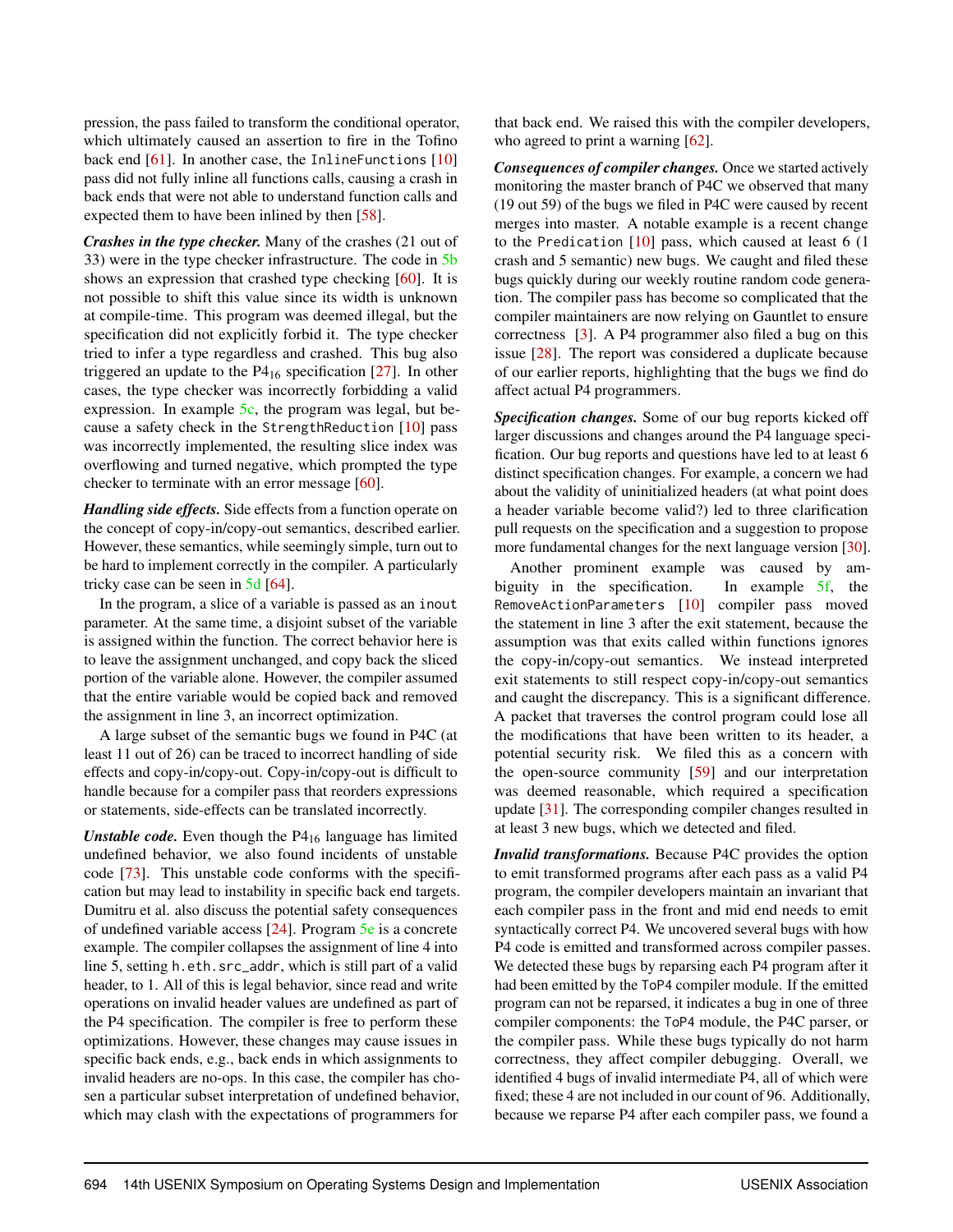case where the emitted program being parsed incorrectly was a symptom of a larger bug in the P4C parser [\[63\]](#page-17-18).

#### <span id="page-13-1"></span>7.4 Lessons Learned

*P4C debugging support.* P4C has several facilities that were useful for bug finding. The ability to dump the intermediate representation, specify which passes to dump, and the ToP4 tool, which converts the P4 IR to P4 programs accelerated our development process. In addition, the compiler has comprehensive assert instrumentation with distinct messages, which we used to identify unique crash bugs and to distinguish them from valid error messages. The AST visitor library in P4C allowed us to develop extensions like our random program generator and interpreter.

P4C's nanopass architecture, which factors the compiler into a large number of "thin" passes, helps with bug fixing, especially for semantic bugs that were narrowed down to one pass by translation validation. A different architecture that has fewer "thick" passes would need more developer effort to fix semantic bugs. We also observed that almost all crash bugs were assertion violations where an invariant was violated in a particular compiler pass due to an incorrect or absent compiler transformation from a previous pass. In the absence of such assertions, these crash bugs could have easily manifested as semantic bugs that are harder to detect.

*Reporting bugs.* This project would not have been possible without the responsiveness and receptiveness of the P4 community. Our questions, concerns, and bug reports were answered within a day and in great detail. The developers were able to even dissect our initial questions and confusions into bug reports, guiding us further in our development effort. We were encouraged to participate in the language design working group that discusses changes to the P4 specification.

Likewise, when we filed bugs for the closed-source and proprietary Tofino compiler, we found the developers to be receptive and responsive. Still, the pace of bug finding and fixing with the Tofino compiler was slower than the opensource compiler because of two unavoidable reasons. First, we naturally didn't have access to the company bug tracker to assess the life cycle of our bug once it had been filed. Second, the official binary of the Tofino compiler updates less frequently than P4C, which can be rebuilt from source after every commit. Hence, we would trigger the same bugs repeatedly in our testing until a new Tofino compiler version with a bug fix was released. Neither of these two problems would manifest, if our tool was to be used internally as part of the compiler development process for Tofino.

## <span id="page-13-0"></span>8 Future Work

*New types of bugs.* Gauntlet can not find compiler bugs that affect performance or resource usage of generated code. For

a switching ASIC that guarantees line-rate performance, the compiler must produce code that consumes a small number of computational and memory units [\[33\]](#page-16-20). For software targets where line rate performance is not guaranteed, the generated code must have good performance. For example, the P4-eBPF compiler, which converts P4 to eBPF/XDP [\[35\]](#page-16-21) byte code, occasionally produces code with poor performance [\[72\]](#page-17-19). We are investigating methods that allow us to identify when a compiler pass negatively affects performance and resource usage. We anticipate that handling such bugs would require techniques that are conceptually very different from our methods, which deal with correctness bugs.

*Supporting aggressive compiler optimizations.* Similar to credible compilation [\[55\]](#page-17-20), we plan to repurpose Gauntlet as an attachable compiler plugin to facilitate development of experimental compiler optimizations. During compilation, if a newly added optimization produces semantically incorrect code, Gauntlet will notify the compiler to discard the optimization. With this technique, a developer can integrate potentially buggy code into the compiler while still guaranteeing a safe compilation process. However, for the plugin to be useful, Gauntlet's translation validation needs to be fast enough so that compilation time remains acceptable.

*Extending translation validation to the compiler back end.* So far we have applied translation validation only to compiler front and mid ends. This is because these passes allow us to dump the P4 program before and after the pass has run, allowing us to compare the before and after programs for equality. The back end is typically proprietary, inaccessible, and uses an opaque intermediate representation. To understand the constraints of these back ends we are currently working with industry compiler developers to integrate translation validation into their compilers. We will develop translation validation techniques that allow us to compare a P4 program's semantics with the semantics of a back end language that is not P4.

*Long-term study on translation validation in CI.* Now that translation validation is running as part of the CI pipeline of P4C we would like to perform empirical, long-term studies. We want to identify which passes frequently cause semantic issues and understand why they do. We would also like to observe how developer-friendly our tool is. For example to avoid confusing compiler developers, we already had to make sure that Gauntlet does not report changes in undefined be-havior [\[29\]](#page-16-22) or fails gracefully when Gauntlet does not support a particular language construct [\[11\]](#page-15-23).

*Automatic test case reduction.* We have not developed an automatic test-case reduction suite (e.g., C-Reduce [\[54\]](#page-17-21)) and reduce buggy programs in a manual fashion. After our testing pipeline has identified problematic programs in a randomly generated batch, we inspect each P4 program individually. We prune the random P4 program that caused the bug until we get a sufficiently small program that can be attached to a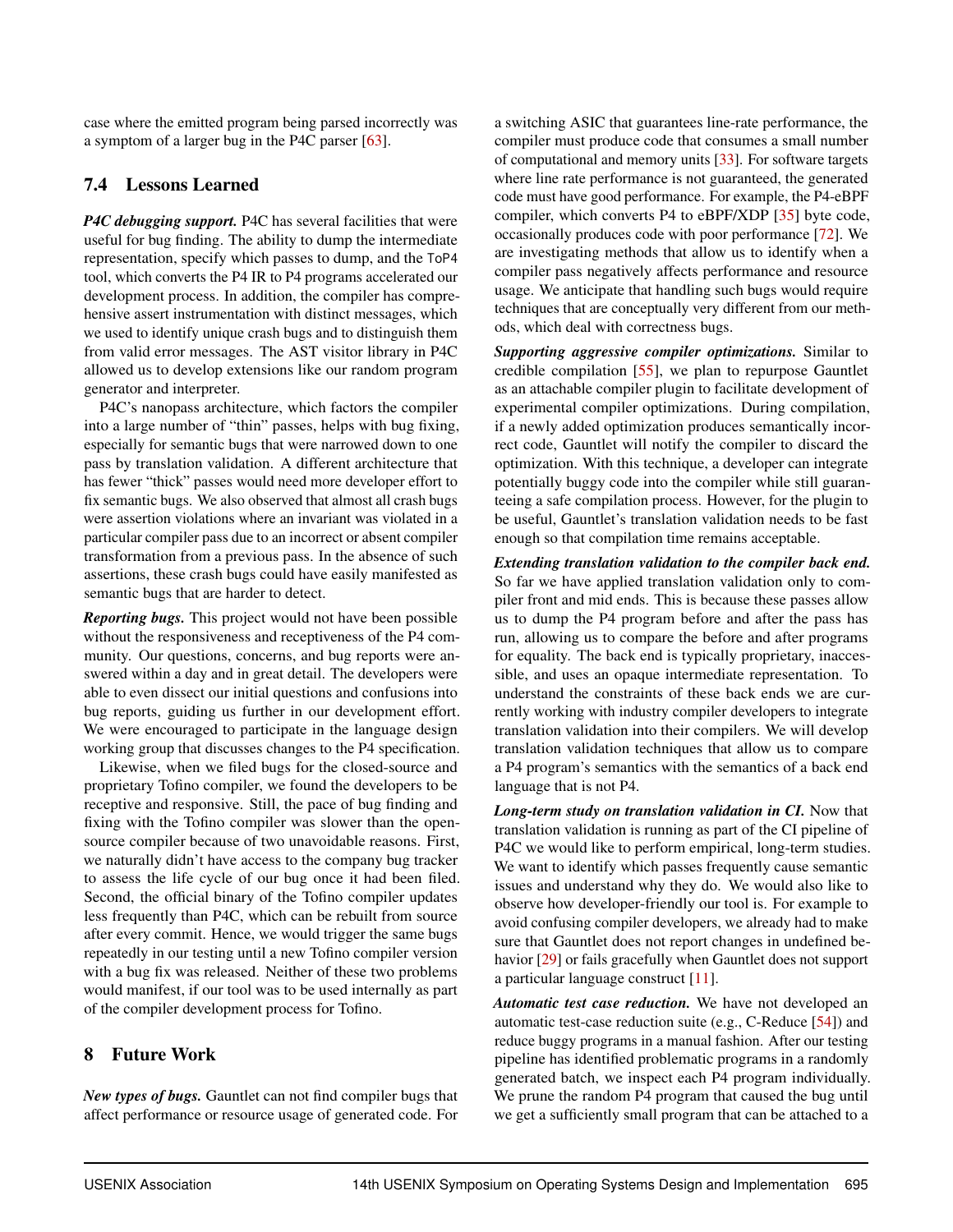bug report. We are currently automating this process.

*Better coverage of the compiler and P4<sup>16</sup> language.* While our symbolic interpreter provides semantics for the majority of the P4<sup>16</sup> language constructs, we currently do not generate programs that contain several P4<sup>16</sup> language features: extern calls, method overloading, type definitions, variable bit vectors, run-time indices, match types such as longest prefix or ternary matches, type-inference for generic types in function bodies, annotations, and various custom table properties. We expect that adding most of these will be conceptually straightforward, although adding each language construct is a fair amount of additional engineering. One particular construct that we anticipate being hard to support is externs. While our interpreter includes an extension model to add custom semantics for each extern, extern behavior is very back-end-specific. It is hard to develop accurate semantics for these externs without detailed hardware knowledge of each target. We also do not track how much of the compiler source code we actually cover with our program generator. For future work, we would like to measure the compiler code coverage of a generated P4 program with gcov to understand avenues for improvement.

#### 9 Related Work

P4K [\[38\]](#page-16-23) was an effort to formalize the P4 language using the K-framework [\[56\]](#page-17-22). In the process of defining these semantics, the authors found several issues in the P4 specification. P4K supports the use of translation validation similar to our tool. netdiff [\[23\]](#page-15-24) uses symbolic execution to verify the equivalence of data planes, such as those written in P4. They do so by converting P4 and other data plane programs into the SEFL language [\[69\]](#page-17-23), which in turn can be converted to Z3. The Z3 expressions corresponding to different data planes can then be compared for equality. netdiff's equivalence checking technique is comparable to our translation validation technique. However, neither P4K nor netdiff were explicitly designed for finding compiler bugs. To enable such bug finding, we need both a source of random P4 programs and a translation validation technique to compare intermediate versions of these programs. Further, for some back ends such as the Tofino compiler, translation validation is insufficient, requiring us to use model-based testing instead.

p4pktgen [\[49\]](#page-16-24) is a P4 test-case generation tool, similar to our model-based testing technique. p4pktgen parses the JSON file generated by the BMv2 back end and outputs a Z3 formula, which it uses to create test cases. Using p4pktgen, the authors were able to find several bugs in how BMv2 executes JSON files. However, because it operates on output JSON instead of the input P4 program, unlike Gauntlet, p4pktgen can not find bugs in intermediate compiler passes.

petr4 [\[21\]](#page-15-25) is a project with the goal of providing independent and complete formal foundations for the P4<sub>16</sub> language. petr4 is complementary to our work. While we are explicitly targeting the official P4<sup>16</sup> compiler and specialized our tools to find bugs during compilation, petr4 aims to find inconsistencies and mistakes in the official  $P4_{16}$  specification and type system. petr4 provides an interpreter that aims to establish unambiguous semantics for a given  $P4_{16}$  program. This semantic interpretation can potentially be used to guide the development of our own interpreter semantics.

#### 10 Conclusion

This paper presented Gauntlet, a tool for finding bugs in packet-processing compilers for languages such as P4. Gauntlet combines random program generation, translation validation, and model-based testing to find both crash and semantic bugs in P4 compilers. It has been highly effective, uncovering 96 new and confirmed bugs. 54 of these have been fixed and the rest have been assigned to a compiler developer. We have open sourced Gauntlet at [p4gauntlet.github.io](https://p4gauntlet.github.io) and it now runs as part of the CI infrastructure of P4C.

While we developed Gauntlet for P4, we believe the core technique that makes Gauntlet effective is much more general. In particular, Gauntlet exploits the fact that P4 is a DSL with significant restrictions such as the lack of loops. These restrictions allow us to revive and simplify prior techniques such as translation validation and take them much further in the context of a DSL. For example, to our knowledge, Gauntlet is the first instance of translation validation running as part of a compiler's CI infrastructure. We believe this ability to exploit domain specificity for more effective compiler bug finding will increasingly be applicable to other DSLs beyond P4.

#### Acknowledgements

We would like to thank our shepherd, Madan Musuvathi, and the anonymous OSDI reviewers for their valuable feedback. We would also like to thank Amy Ousterhout, Aurojit Panda, Thomas Wies, Michael Walfish, Srinivas Narayana, and Mihai Budiu for their insightful feedback on paper drafts and the project. We are grateful to the P4 compiler team at Barefoot Networks and the open-source P4 community for their feedback and willingness to engage with our bug reports. In particular we would like to thank Mihai Budiu, Nate Foster, Andy Fingerhut, Han Wang, and Antonin Bas for their prompt responses to our many bug reports. We also thank Aatish Varma and Peixuan Gao for experimenting with using AFL for finding bugs in P4C as part of their course project.

#### References

<span id="page-14-0"></span>[1] Martín Abadi, Paul Barham, Jianmin Chen, Zhifeng Chen, Andy Davis, Jeffrey Dean, Matthieu Devin, Sanjay Ghemawat, Geoffrey Irving, Michael Isard, et al.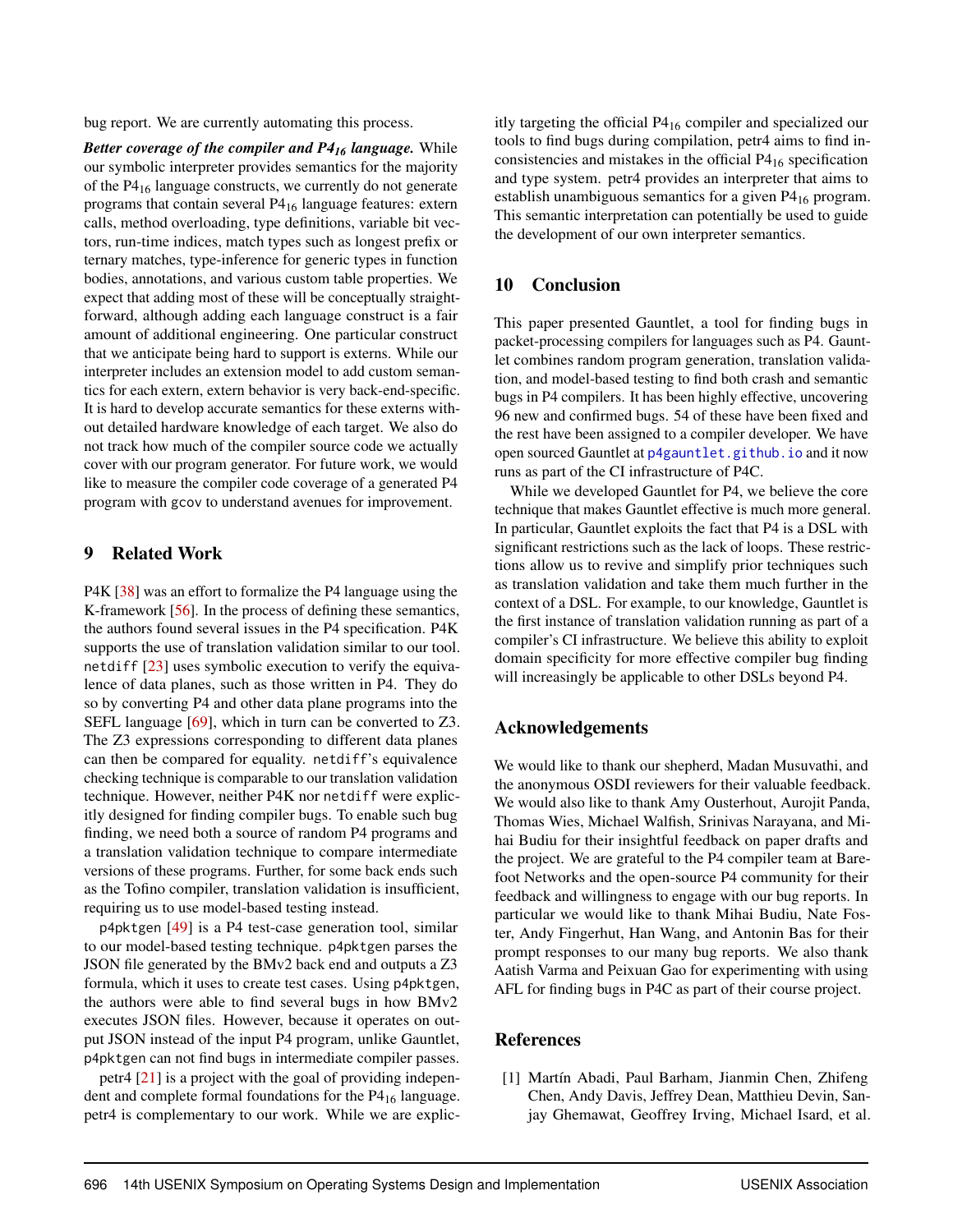Tensorflow: A system for large-scale machine learning. In *USENIX OSDI*, 2016.

- <span id="page-15-17"></span>[2] Andrei Alexandru Agape, Mădălin Claudiu Dănceanu, René Rydhof Hansen, and Schmid Stefan. P4Fuzz: Compiler fuzzer for dependable programmable dataplanes. In *ACM ICDCN*, 2021.
- <span id="page-15-22"></span>[3] anasyrmia. Fix: Predication issue #2345. [https://](https://github.com/p4lang/p4c/pull/2564) [github.com/p4lang/p4c/pull/2564](https://github.com/p4lang/p4c/pull/2564), 2020. Accessed: 2020-10-15.
- <span id="page-15-0"></span>[4] Barefoot. Industry-first co-packaged optics Ethernet switch. <https://www.barefootnetworks.com/technology/>. Accessed: 2020-10-15.
- <span id="page-15-19"></span>[5] Antonin Bas. PTF: Packet testing framework. [https:](https://github.com/p4lang/ptf) [//github.com/p4lang/ptf](https://github.com/p4lang/ptf). Accessed: 2020-10-15.
- <span id="page-15-10"></span>[6] Antonin Bas. The reference P4 software switch. [https:](https://github.com/p4lang/behavioral-model) [//github.com/p4lang/behavioral-model](https://github.com/p4lang/behavioral-model). Accessed: 2020-10-15.
- <span id="page-15-4"></span>[7] Pat Bosshart, Dan Daly, Glen Gibb, Martin Izzard, Nick McKeown, Jennifer Rexford, Cole Schlesinger, Dan Talayco, Amin Vahdat, George Varghese, et al. P4: Programming protocol-independent packet processors. *ACM SIGCOMM Computer Communication Review*, 2014.
- <span id="page-15-1"></span>[8] Broadcom. Trident4 / BCM56880 series. [https://www.](https://www.broadcom.com/products/ethernet-connectivity/switching/strataxgs/bcm56880-series) [broadcom.com/products/ethernet-connectivity/switchin](https://www.broadcom.com/products/ethernet-connectivity/switching/strataxgs/bcm56880-series) [g/strataxgs/bcm56880-series](https://www.broadcom.com/products/ethernet-connectivity/switching/strataxgs/bcm56880-series). Accessed: 2020-10-15.
- <span id="page-15-3"></span>[9] Broadcom. NPL: Open, high-level language for developing feature-rich solutions for programmable networking platforms. <https://nplang.org/>, 2019. Accessed: 2020-10-15.
- <span id="page-15-18"></span>[10] Mihai Budiu. The  $P4_{16}$  reference compiler implementation architecture. [https://github.com/p4lang/p4c/blob](https://github.com/p4lang/p4c/blob/master/docs/compiler-design.pptx) [/master/docs/compiler-design.pptx](https://github.com/p4lang/p4c/blob/master/docs/compiler-design.pptx), 2018. Accessed: 2020-10-15.
- <span id="page-15-23"></span>[11] Mihai Budiu. Tuple elim. [https://github.com/p4lang/p4](https://github.com/p4lang/p4c/pull/2451) [c/pull/2451](https://github.com/p4lang/p4c/pull/2451), 2020. Accessed: 2020-10-15.
- <span id="page-15-9"></span>[12] Mihai Budiu and Chris Dodd. The P4<sub>16</sub> programming language. *ACM SIGOPS Operating Systems Review*, 2017.
- <span id="page-15-8"></span>[13] Cristian Cadar, Daniel Dunbar, Dawson R Engler, et al. KLEE: Unassisted and automatic generation of highcoverage tests for complex systems programs. In *USENIX OSDI*, 2008.
- <span id="page-15-16"></span>[14] Martin Casado, Michael J Freedman, Justin Pettit, Jianying Luo, Nick McKeown, and Scott Shenker. Ethane: Taking control of the enterprise. *ACM SIGCOMM Computer Communication Review*, 2007.
- <span id="page-15-5"></span>[15] Junjie Chen, Wenxiang Hu, Dan Hao, Yingfei Xiong, Hongyu Zhang, Lu Zhang, and Bing Xie. An empirical comparison of compiler testing techniques. In *ACM/IEEE ICSE*, 2016.
- <span id="page-15-11"></span>[16] Tsong Y Chen, Shing C Cheung, and Shiu Ming Yiu. Metamorphic testing: A new approach for generating next test cases. *arXiv preprint arXiv:2002.12543*, 1998.
- <span id="page-15-2"></span>[17] Cisco. Cisco Silicon One. [https://www.cisco.com/c/en/u](https://www.cisco.com/c/en/us/solutions/service-provider/innovation/silicon-one.html) [s/solutions/service-provider/innovation/silicon-one.html](https://www.cisco.com/c/en/us/solutions/service-provider/innovation/silicon-one.html). Accessed: 2020-10-15.
- <span id="page-15-7"></span>[18] The P4.org consortium. *The P4<sup>16</sup> Language Specification, version 1.2.1*, June 2020.
- <span id="page-15-6"></span>[19] Siddhartha R Dalal, Ashish Jain, Nachimuthu Karunanithi, JM Leaton, Christopher M Lott, Gardner C Patton, and Bruce M Horowitz. Model-based testing in practice. In *ACM/IEEE ICSE*, 1999.
- <span id="page-15-12"></span>[20] Leonardo De Moura and Nikolaj Bjørner. Z3: An efficient SMT solver. In *International conference on Tools and Algorithms for the Construction and Analysis of Systems*, 2008.
- <span id="page-15-25"></span>[21] Ryan Doenges, Mina Tahmasbi Arashloo, Santiago Bautista, Alexandar Chang, Newton Ni, Samwise Parkinson, Rudy Peterson, Alaia Solko-Breslin, Amanda Xu, and Nate Foster. Petr4: Formal foundations for P4 data planes. In *ACM POPL*, 2021.
- <span id="page-15-13"></span>[22] Dragos Dumitrescu, Radu Stoenescu, Lorina Negreanu, and Costin Raiciu. bf4: Towards bug-free P4 programs. In *ACM SIGCOMM*, 2020.
- <span id="page-15-24"></span>[23] Dragos Dumitrescu, Radu Stoenescu, Matei Popovici, Lorina Negreanu, and Costin Raiciu. Dataplane equivalence and its applications. In *USENIX NSDI*, 2019.
- <span id="page-15-21"></span>[24] Mihai Valentin Dumitru, Dragos Dumitrescu, and Costin Raiciu. Can we exploit buggy P4 programs? In *ACM SOSR*, 2020.
- <span id="page-15-14"></span>[25] Matthias Eichholtz, Eric Campbell, Nate Foster, Guido Salvaneschi, and Mira Mezini. How to avoid making a billion-dollar mistake: Type-safe data plane programming with SafeP4. *arXiv preprint arXiv:1906.07223*, 2019.
- <span id="page-15-15"></span>[26] Andy Fingerhut. Behavioral model targets. [https:](https://github.com/p4lang/behavioral-model/blob/master/targets/README.md) [//github.com/p4lang/behavioral-model/blob/master/tar](https://github.com/p4lang/behavioral-model/blob/master/targets/README.md) [gets/README.md](https://github.com/p4lang/behavioral-model/blob/master/targets/README.md), 2018. Accessed: 2020-10-15.
- <span id="page-15-20"></span>[27] Andy Fingerhut. Forbid shifts with unknown widths. [https://github.com/p4lang/p4- spec/pull/814](https://github.com/p4lang/p4-spec/pull/814), 2020. Accessed: 2020-10-15.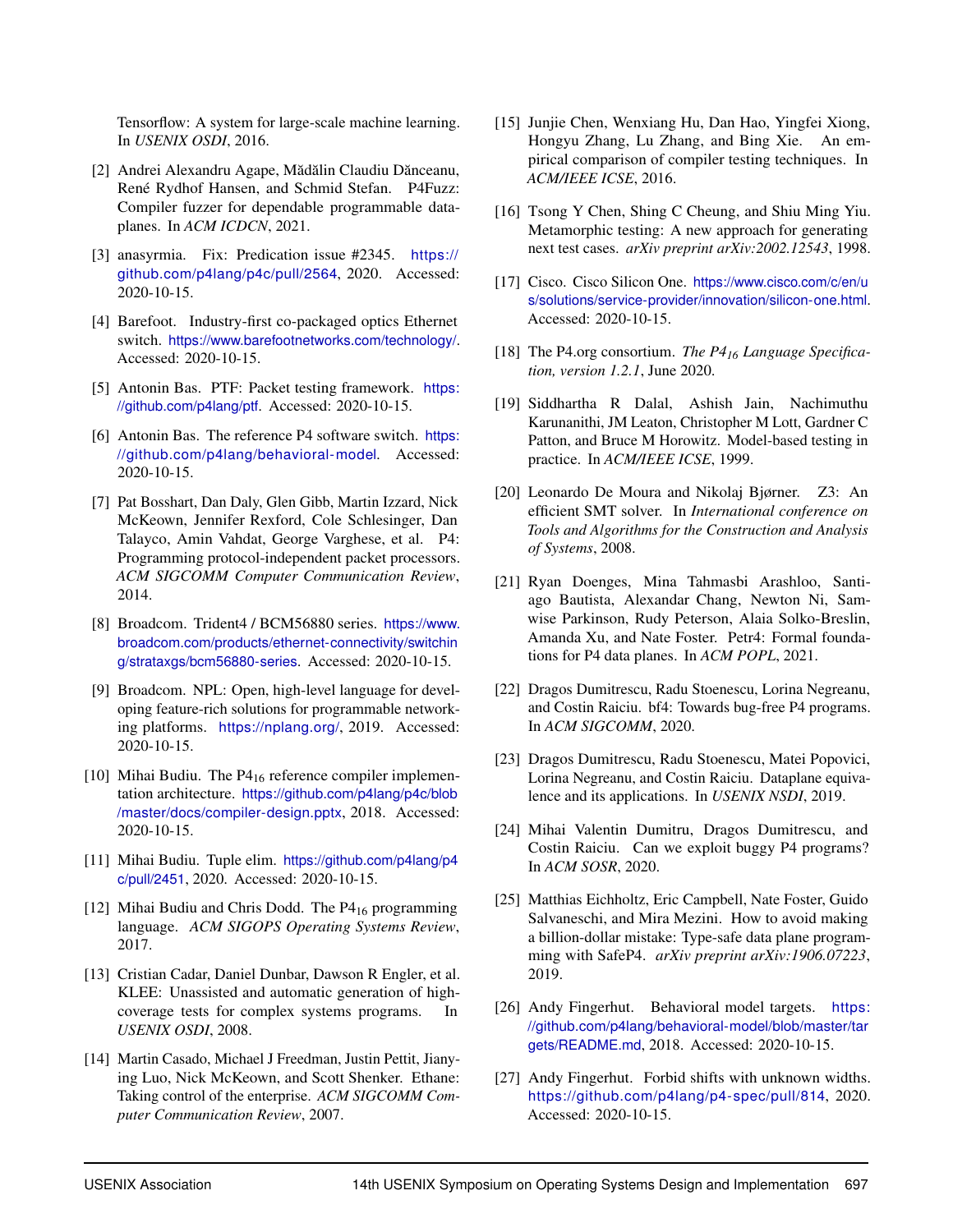- <span id="page-16-17"></span>[28] Andy Fingerhut. Incorrect transformation in predication pass. <https://github.com/p4lang/p4c/issues/2345>, 2020. Accessed: 2020-10-15.
- <span id="page-16-22"></span>[29] Andy Fingerhut. Make stricter PSA tests that verify packet\_path and instance fields. [https://github.com/p4l](https://github.com/p4lang/p4c/pull/2509) [ang/p4c/pull/2509](https://github.com/p4lang/p4c/pull/2509), 2020. Accessed: 2020-10-15.
- <span id="page-16-18"></span>[30] Andy Fingerhut. Reducing requirements for initializing headers. <https://github.com/p4lang/p4-spec/issues/849>, 2020. Accessed: 2020-10-15.
- <span id="page-16-19"></span>[31] Andy Fingerhut. Specify that copy-out behavior still occurs after return/exit statements. [https://github.com/p](https://github.com/p4lang/p4-spec/pull/823) [4lang/p4-spec/pull/823](https://github.com/p4lang/p4-spec/pull/823), 2020. Accessed: 2020-10-15.
- <span id="page-16-12"></span>[32] Lucas Freire, Miguel Neves, Lucas Leal, Kirill Levchenko, Alberto Schaeffer-Filho, and Marinho Barcellos. Uncovering bugs in P4 programs with assertionbased verification. In *ACM SOSR*, 2018.
- <span id="page-16-20"></span>[33] Xiangyu Gao, Taegyun Kim, Michael D. Wong, Divya Raghunathan, Aatish Kishan Varma, Pravein Govindan Kannan, Anirudh Sivaraman, Srinivas Narayana, and Aarti Gupta. Switch code generation using program synthesis. In *ACM SIGCOMM*, 2020.
- <span id="page-16-8"></span>[34] Chris Hawblitzel, Shuvendu K Lahiri, Kshama Pawar, Hammad Hashmi, Sedar Gokbulut, Lakshan Fernando, Dave Detlefs, and Scott Wadsworth. Will you still compile me tomorrow? static cross-version compiler validation. In *ACM ESEC/FSE*, 2013.
- <span id="page-16-21"></span>[35] Toke Høiland-Jørgensen, Jesper Dangaard Brouer, Daniel Borkmann, John Fastabend, Tom Herbert, David Ahern, and David Miller. The EXpress Data Path: Fast programmable packet processing in the operating system kernel. In *ACM CoNEXT*, 2018.
- <span id="page-16-16"></span>[36] Jean D Ichbiah, Bernd Krieg-Brueckner, Brian A Wichmann, John GP Barnes, Olivier Roubine, and Jean-Claude Heliard. Rationale for the design of the Ada programming language. *ACM SIGPLAN notices*, 1979.
- <span id="page-16-7"></span>[37] Jeehoon Kang, Yoonseung Kim, Youngju Song, Juneyoung Lee, Sanghoon Park, Mark Dongyeon Shin, Yonghyun Kim, Sungkeun Cho, Joonwon Choi, Chung-Kil Hur, et al. Crellvm: Verified credible compilation for LLVM. In *ACM PLDI*, 2018.
- <span id="page-16-23"></span>[38] Ali Kheradmand and Grigore Rosu. P4K: A formal semantics of P4 and applications. *arXiv preprint arXiv:1804.01468*, 2018.
- <span id="page-16-0"></span>[39] Ariel Kit. Programming the entire data center infrastructure with the NVIDIA DOCA SDK. [https:](https://developer.nvidia.com/blog/programming-the-entire-data-center-infrastructure-with-the-nvidia-doca-sdk/) [//developer.nvidia.com/blog/programming-the-entire](https://developer.nvidia.com/blog/programming-the-entire-data-center-infrastructure-with-the-nvidia-doca-sdk/) [-data-center-infrastructure-with-the-nvidia-doca-sdk/](https://developer.nvidia.com/blog/programming-the-entire-data-center-infrastructure-with-the-nvidia-doca-sdk/). Accessed: 2020-10-15.
- <span id="page-16-10"></span>[40] Suriya Kodeswaran, Mina Tahmasbi Arashloo, Praveen Tammana, and Jennifer Rexford. Tracking P4 program execution in the data plane. In *ACM SOSR*, 2020.
- <span id="page-16-2"></span>[41] Vu Le, Mehrdad Afshari, and Zhendong Su. Compiler validation via equivalence modulo inputs. *ACM SIGPLAN Notices*, 2014.
- <span id="page-16-3"></span>[42] Vu Le, Chengnian Sun, and Zhendong Su. Finding deep compiler bugs via guided stochastic program mutation. In *ACM OOPSLA*, 2015.
- <span id="page-16-11"></span>[43] Xavier Leroy. Formal certification of a compiler backend or: Programming a compiler with a proof assistant. In *ACM POPL*, 2006.
- <span id="page-16-13"></span>[44] Jed Liu, William Hallahan, Cole Schlesinger, Milad Sharif, Jeongkeun Lee, Robert Soulé, Han Wang, Călin Cascaval, Nick McKeown, and Nate Foster. p4v: Practical verification for programmable data planes. In *ACM SIGCOMM*, 2018.
- <span id="page-16-6"></span>[45] Nuno P Lopes, David Menendez, Santosh Nagarakatte, and John Regehr. Provably correct peephole optimizations with Alive. In *ACM PLDI*, 2015.
- <span id="page-16-9"></span>[46] William M McKeeman. Differential testing for software. *Digital Technical Journal*, 1998.
- <span id="page-16-15"></span>[47] Nick McKeown, Tom Anderson, Hari Balakrishnan, Guru Parulkar, Larry Peterson, Jennifer Rexford, Scott Shenker, and Jonathan Turner. OpenFlow: Enabling innovation in campus networks. *ACM SIGCOMM Computer Communication Review*, 2008.
- <span id="page-16-4"></span>[48] George C Necula. Translation validation for an optimizing compiler. In *ACM PLDI*, 2000.
- <span id="page-16-24"></span>[49] Andres Nötzli, Jehandad Khan, Andy Fingerhut, Clark Barrett, and Peter Athanas. p4pktgen: Automated test case generation for P4 programs. In *ACM SOSR*, 2018.
- <span id="page-16-1"></span>[50] Brian O'Connor, Yi Tseng, Maximilian Pudelko, Carmelo Cascone, Abhilash Endurthi, You Wang, Alireza Ghaffarkhah, Devjit Gopalpur, Tom Everman, Tomek Madejski, et al. Using P4 on fixed-pipeline and programmable Stratum switches. In *ACM/IEEE ANCS*, 2019.
- <span id="page-16-14"></span>[51] Pensando. A new way of thinking about next-gen cloud architectures. <https://p4.org/p4/pensando-joins-p4.html>. Accessed: 2020-10-15.
- <span id="page-16-5"></span>[52] Amir Pnueli, Michael Siegel, and Eli Singerman. Translation validation. In *International Conference on Tools and Algorithms for the Construction and Analysis of Systems*. Springer, 1998.